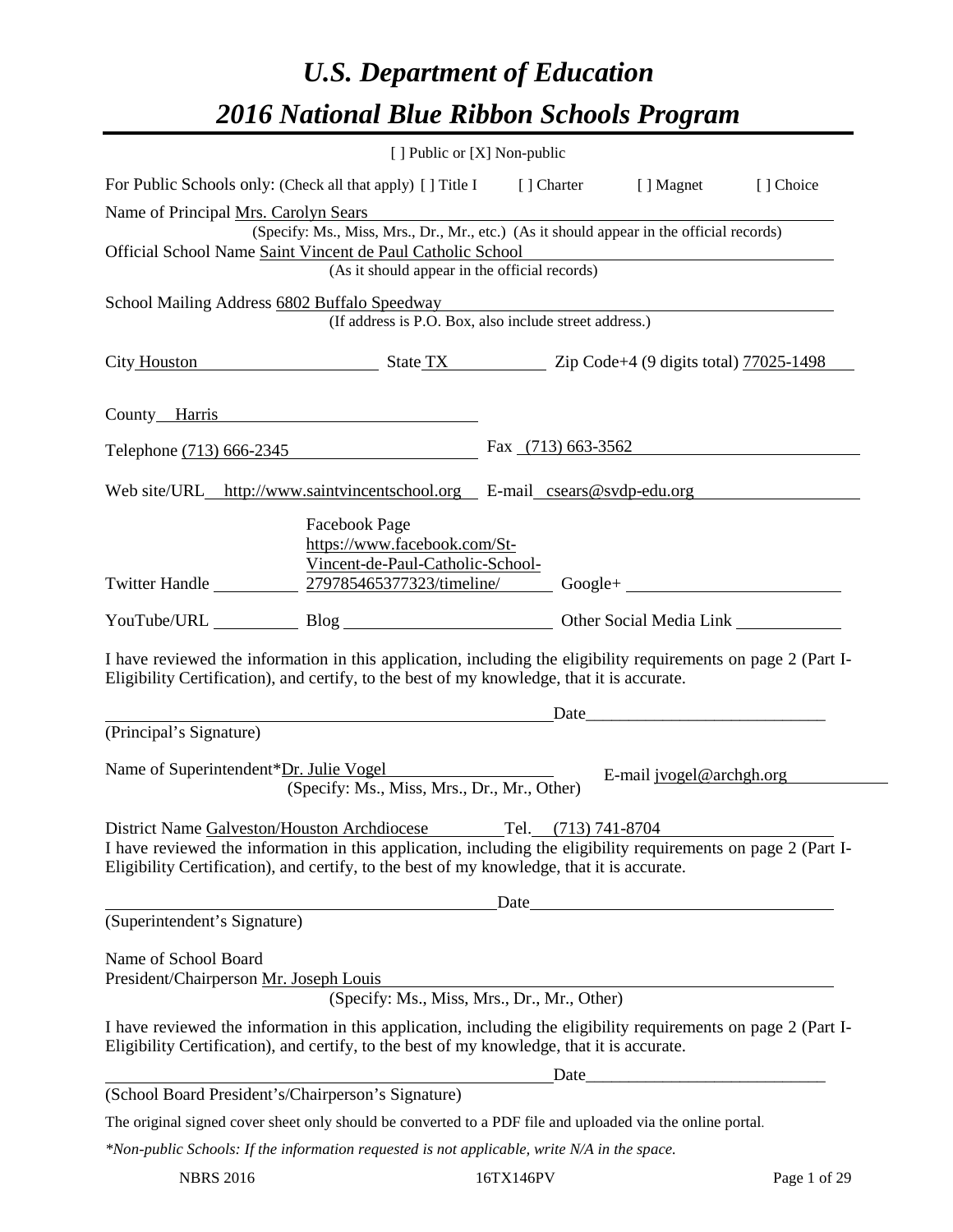The signatures on the first page of this application (cover page) certify that each of the statements below, concerning the school's eligibility and compliance with U.S. Department of Education and National Blue Ribbon Schools requirements, are true and correct.

- 1. The school configuration includes one or more of grades K-12. (Schools on the same campus with one principal, even a K-12 school, must apply as an entire school.)
- 2. The public school has met their state's accountability requirements (i.e., avoided sanctions) in participation, performance in reading (or English language arts) and mathematics, and other academic indicators (i.e., attendance rate and graduation rate) using the most recent accountability results available for the year prior to nomination.
- 3. To meet final eligibility, a public school must meet the state's accountability requirements (i.e., avoided sanctions) in participation, performance in reading (or English language arts) and mathematics, and other academic indicators (i.e., attendance rate and graduation rate) for the year in which they are nominated (2015-2016) and be certified by the state representative. Any status appeals must be resolved at least two weeks before the awards ceremony for the school to receive the award.
- 4. If the school includes grades 7 or higher, the school must have foreign language as a part of its curriculum.
- 5. The school has been in existence for five full years, that is, from at least September 2010 and each tested grade must have been part of the school for the past three years.
- 6. The nominated school has not received the National Blue Ribbon Schools award in the past five years: 2011, 2012, 2013, 2014, or 2015.
- 7. The nominated school has no history of testing irregularities, nor have charges of irregularities been brought against the school at the time of nomination. The U.S. Department of Education reserves the right to disqualify a school's application and/or rescind a school's award if irregularities are later discovered and proven by the state.
- 8. The nominated school or district is not refusing Office of Civil Rights (OCR) access to information necessary to investigate a civil rights complaint or to conduct a district-wide compliance review.
- 9. The OCR has not issued a violation letter of findings to the school district concluding that the nominated school or the district as a whole has violated one or more of the civil rights statutes. A violation letter of findings will not be considered outstanding if OCR has accepted a corrective action plan from the district to remedy the violation.
- 10. The U.S. Department of Justice does not have a pending suit alleging that the nominated school or the school district as a whole has violated one or more of the civil rights statutes or the Constitution's equal protection clause.
- 11. There are no findings of violations of the Individuals with Disabilities Education Act in a U.S. Department of Education monitoring report that apply to the school or school district in question; or if there are such findings, the state or district has corrected, or agreed to correct, the findings.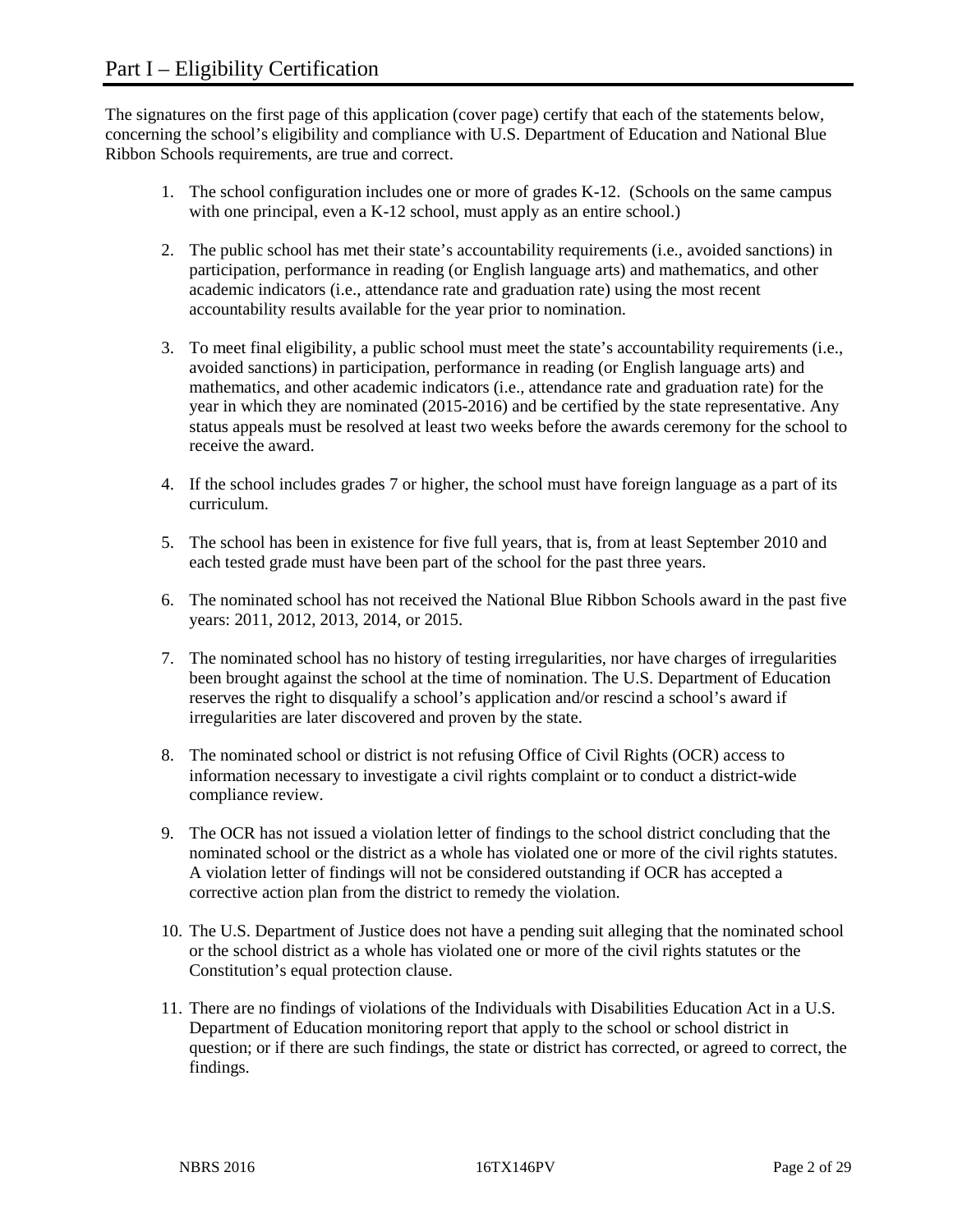#### **Data should be provided for the most recent school year (2015-2016) unless otherwise stated.**

**DISTRICT** (Question 1 is not applicable to non-public schools)

| $\mathbf{L}$ | Number of schools in the district<br>(per district designation): | $\underline{0}$ Elementary schools (includes K-8)<br>0 Middle/Junior high schools<br>0 High schools |
|--------------|------------------------------------------------------------------|-----------------------------------------------------------------------------------------------------|
|              |                                                                  | $0 K-12$ schools                                                                                    |

0 TOTAL

**SCHOOL** (To be completed by all schools)

2. Category that best describes the area where the school is located:

[X] Urban or large central city [ ] Suburban with characteristics typical of an urban area [ ] Suburban [ ] Small city or town in a rural area [ ] Rural

3. Number of students as of October 1, 2015 enrolled at each grade level or its equivalent in applying school:

| Grade                           | # of         | # of Females | <b>Grade Total</b> |
|---------------------------------|--------------|--------------|--------------------|
|                                 | <b>Males</b> |              |                    |
| <b>PreK</b>                     | 24           | 11           | 35                 |
| K                               | 27           | 26           | 53                 |
| $\mathbf{1}$                    | 22           | 29           | 51                 |
| $\overline{2}$                  | 24           | 26           | 50                 |
| 3                               | 26           | 29           | 55                 |
| 4                               | 28           | 25           | 53                 |
| 5                               | 27           | 27           | 54                 |
| 6                               | 20           | 33           | 53                 |
| 7                               | 26           | 27           | 53                 |
| 8                               | 20           | 28           | 48                 |
| 9                               | 0            | 0            | 0                  |
| 10                              | 0            | $\theta$     | 0                  |
| 11                              | $\Omega$     | 0            | 0                  |
| 12 or higher                    | $\theta$     | 0            | $\theta$           |
| <b>Total</b><br><b>Students</b> | 244          | 261          | 505                |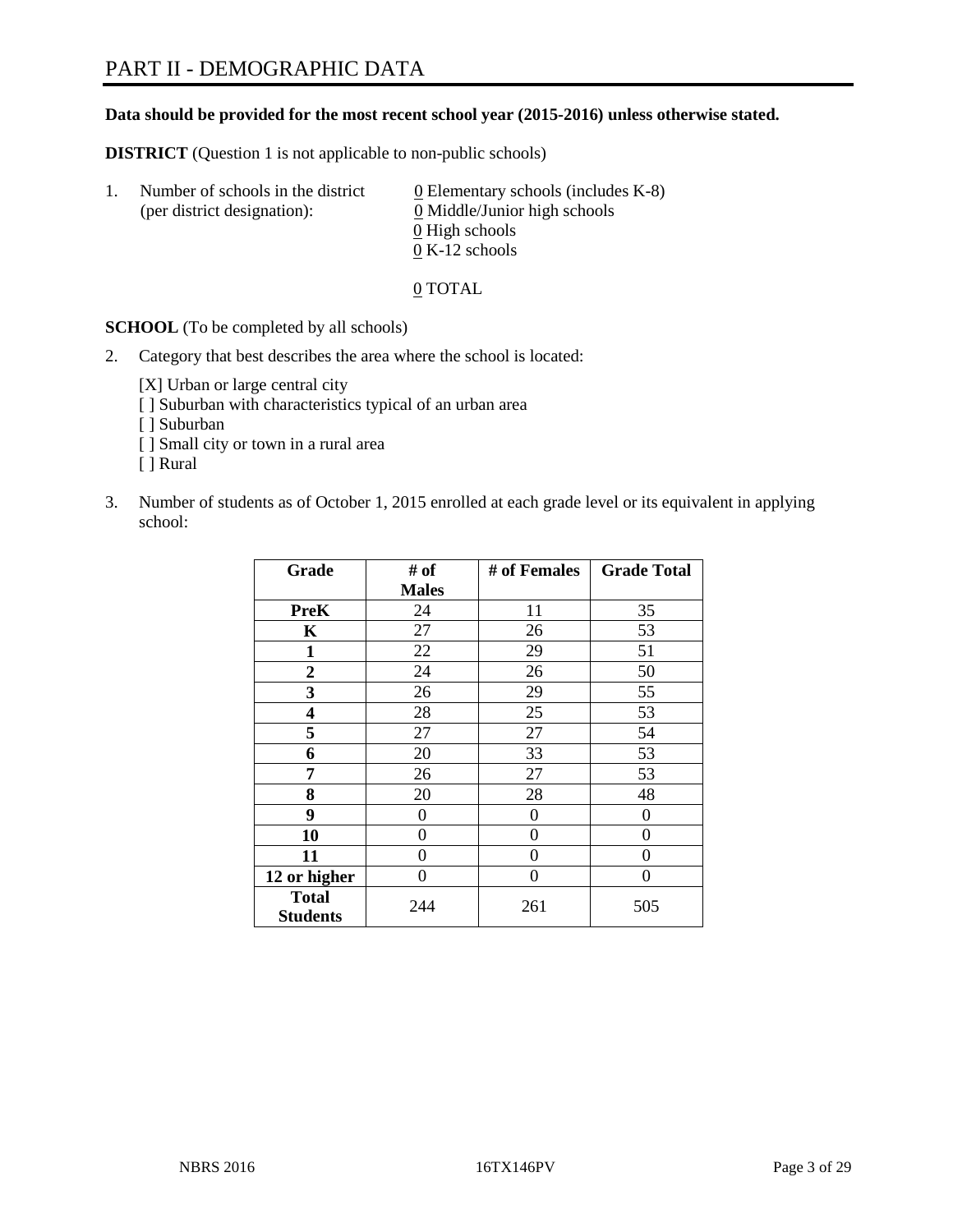the school: 3 % Asian

4. Racial/ethnic composition of  $1\%$  American Indian or Alaska Native 1 % Black or African American 24 % Hispanic or Latino 0 % Native Hawaiian or Other Pacific Islander 61 % White 10 % Two or more races **100 % Total**

(Only these seven standard categories should be used to report the racial/ethnic composition of your school. The Final Guidance on Maintaining, Collecting, and Reporting Racial and Ethnic Data to the U.S. Department of Education published in the October 19, 2007 *Federal Register* provides definitions for each of the seven categories.)

5. Student turnover, or mobility rate, during the  $2014 - 2015$  school year:  $0\%$ 

This rate should be calculated using the grid below. The answer to (6) is the mobility rate.

| <b>Steps For Determining Mobility Rate</b>         | Answer |
|----------------------------------------------------|--------|
| $(1)$ Number of students who transferred to        |        |
| the school after October 1, 2014 until the         |        |
| end of the 2014-2015 school year                   |        |
| (2) Number of students who transferred             |        |
| <i>from</i> the school after October 1, 2014 until |        |
| the end of the 2014-2015 school year               |        |
| (3) Total of all transferred students [sum of      |        |
| rows $(1)$ and $(2)$ ]                             |        |
| (4) Total number of students in the school as      | 507    |
| of October 1, 2014                                 |        |
| $(5)$ Total transferred students in row $(3)$      |        |
| divided by total students in row (4)               | 0.002  |
| $(6)$ Amount in row $(5)$ multiplied by 100        |        |

6. English Language Learners (ELL) in the school:  $0\%$ 

0 Total number ELL

Specify each non-English language represented in the school (separate languages by commas):

7. Students eligible for free/reduced-priced meals:  $0\%$ 

Total number students who qualify:  $\qquad 0$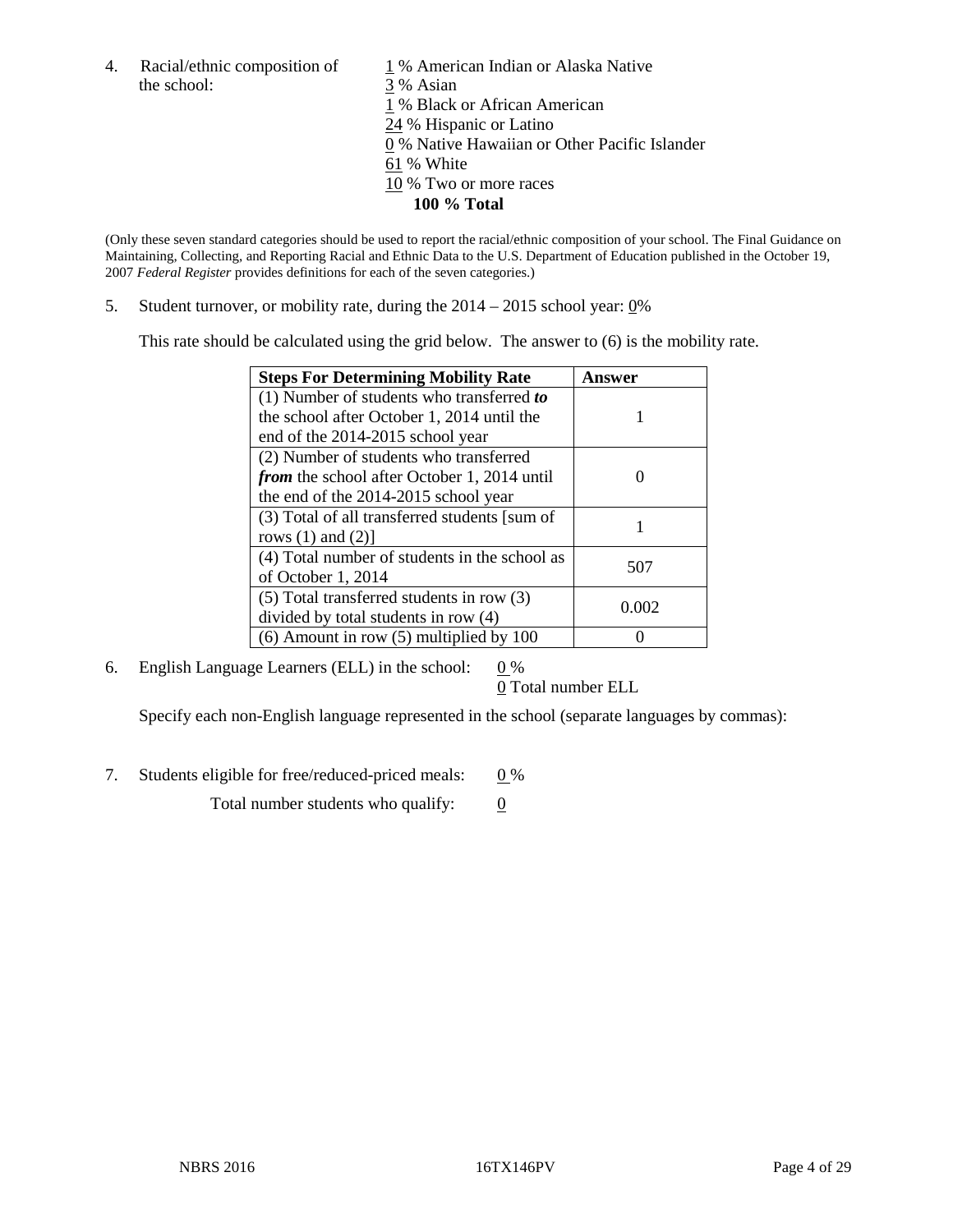Indicate below the number of students with disabilities according to conditions designated in the Individuals with Disabilities Education Act. Do not add additional conditions. It is possible that students may be classified in more than one condition.

| 0 Autism                              | 0 Orthopedic Impairment                 |
|---------------------------------------|-----------------------------------------|
| 0 Deafness                            | 30 Other Health Impaired                |
| 0 Deaf-Blindness                      | 24 Specific Learning Disability         |
| 0 Emotional Disturbance               | 15 Speech or Language Impairment        |
| 1 Hearing Impairment                  | 0 Traumatic Brain Injury                |
| 0 Mental Retardation                  | 0 Visual Impairment Including Blindness |
| $\underline{0}$ Multiple Disabilities | <b>0</b> Developmentally Delayed        |

- 9. Number of years the principal has been in her/his position at this school:  $9$
- 10. Use Full-Time Equivalents (FTEs), rounded to nearest whole numeral, to indicate the number of school staff in each of the categories below:

|                                       | <b>Number of Staff</b> |
|---------------------------------------|------------------------|
| Administrators                        |                        |
| Classroom teachers                    | 24                     |
| Resource teachers/specialists         |                        |
| e.g., reading, math, science, special | 11                     |
| education, enrichment, technology,    |                        |
| art, music, physical education, etc.  |                        |
| Paraprofessionals                     | 3                      |
| Student support personnel             |                        |
| e.g., guidance counselors, behavior   |                        |
| interventionists, mental/physical     |                        |
| health service providers,             | 5                      |
| psychologists, family engagement      |                        |
| liaisons, career/college attainment   |                        |
| coaches, etc.                         |                        |

11. Average student-classroom teacher ratio, that is, the number of students in the school divided by the FTE of classroom teachers, e.g.,  $22:1$  21:1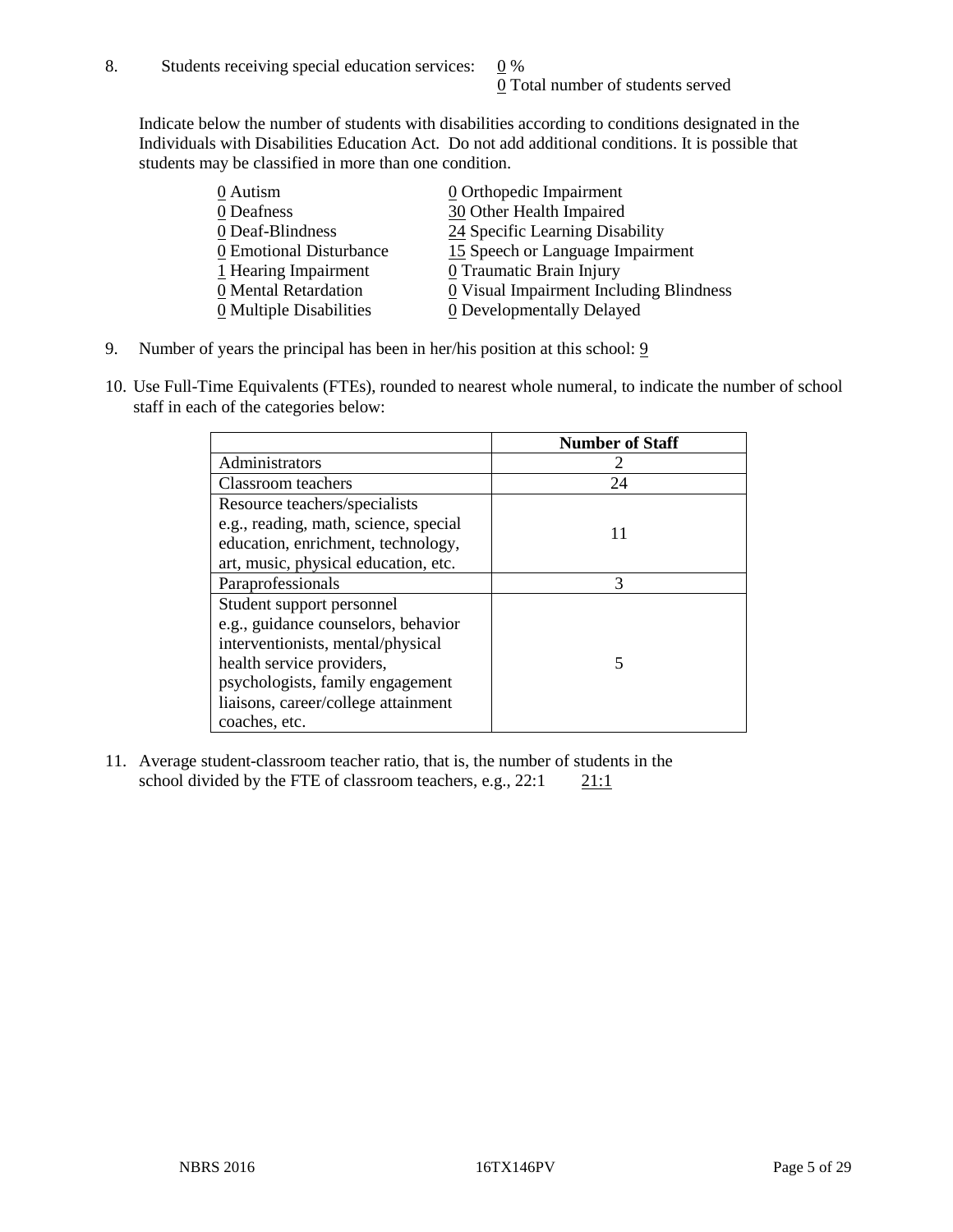12. Show daily student attendance rates. Only high schools need to supply yearly graduation rates.

| <b>Required Information</b> |     | 2014-2015   2013-2014   2012-2013 |     | 2011-2012 | 2010-2011 |
|-----------------------------|-----|-----------------------------------|-----|-----------|-----------|
| Daily student attendance    | 97% | 97%                               | 97% | ን7%       | 97%       |
| High school graduation rate | 0%  | 0%                                | 0%  | 9%        | 0%        |

#### 13. **For high schools only, that is, schools ending in grade 12 or higher.**

Show percentages to indicate the post-secondary status of students who graduated in Spring 2015.

| <b>Post-Secondary Status</b>                  |    |
|-----------------------------------------------|----|
| Graduating class size                         |    |
| Enrolled in a 4-year college or university    | 0% |
| Enrolled in a community college               | 0% |
| Enrolled in career/technical training program | 0% |
| Found employment                              | 0% |
| Joined the military or other public service   | 0% |
| Other                                         |    |

14. Indicate whether your school has previously received a National Blue Ribbon Schools award. Yes No X

If yes, select the year in which your school received the award.

15. In a couple of sentences, provide the school's mission or vision statement.

It is the mission of St. Vincent de Paul Catholic School to develop students to their fullest potential in an environment permeated with Gospel values.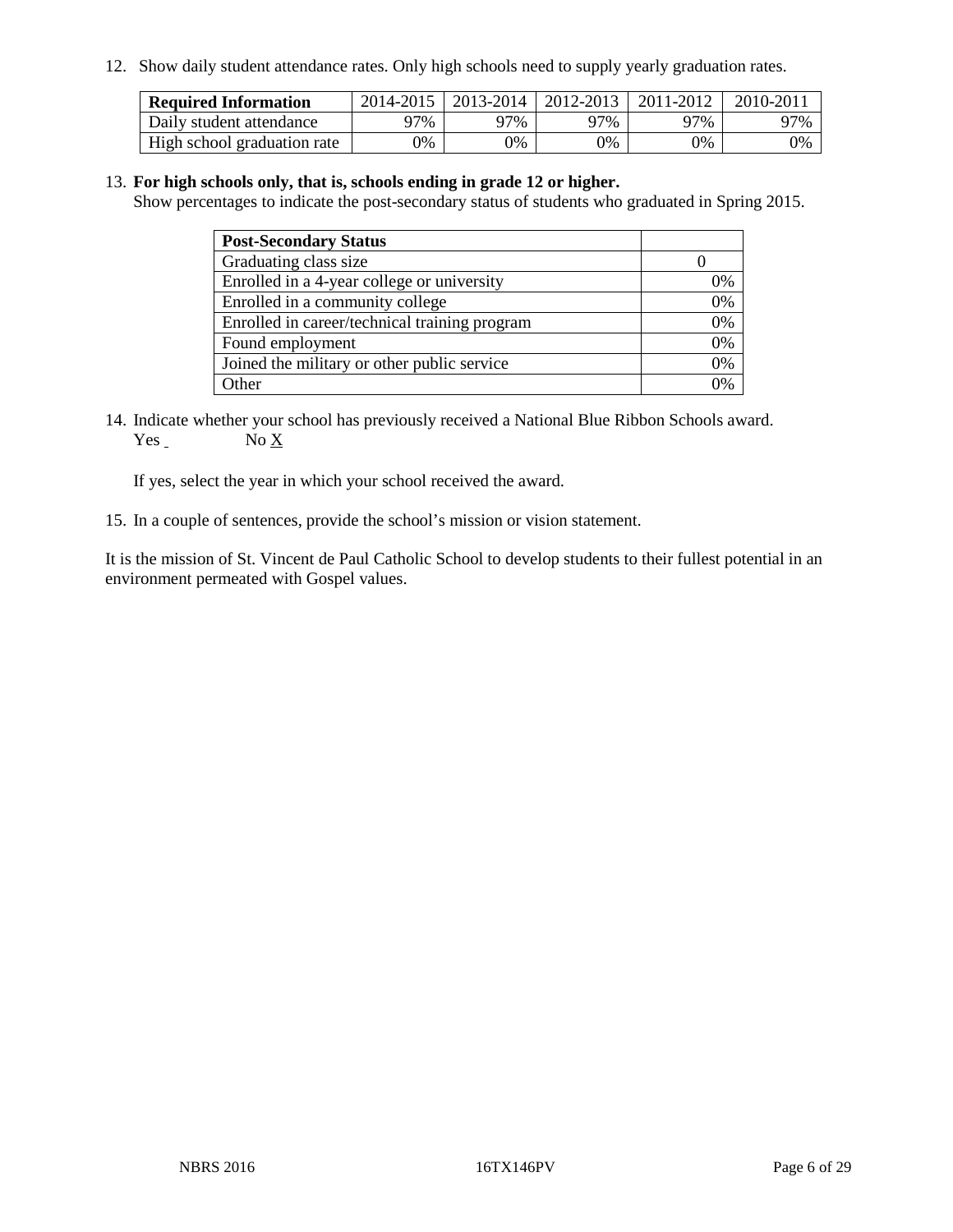Saint Vincent de Paul Catholic School (SVdP) has served the dynamic population of Houston since 1943. The school was established for the families in the surrounding Catholic community with classrooms housed in four temporary army barracks. Once a school that served local farming families, SVdP now serves 35 zip codes and a wider international community. SVdP has a long history of academic excellence and spiritual development that has produced high achieving students for over 70 years.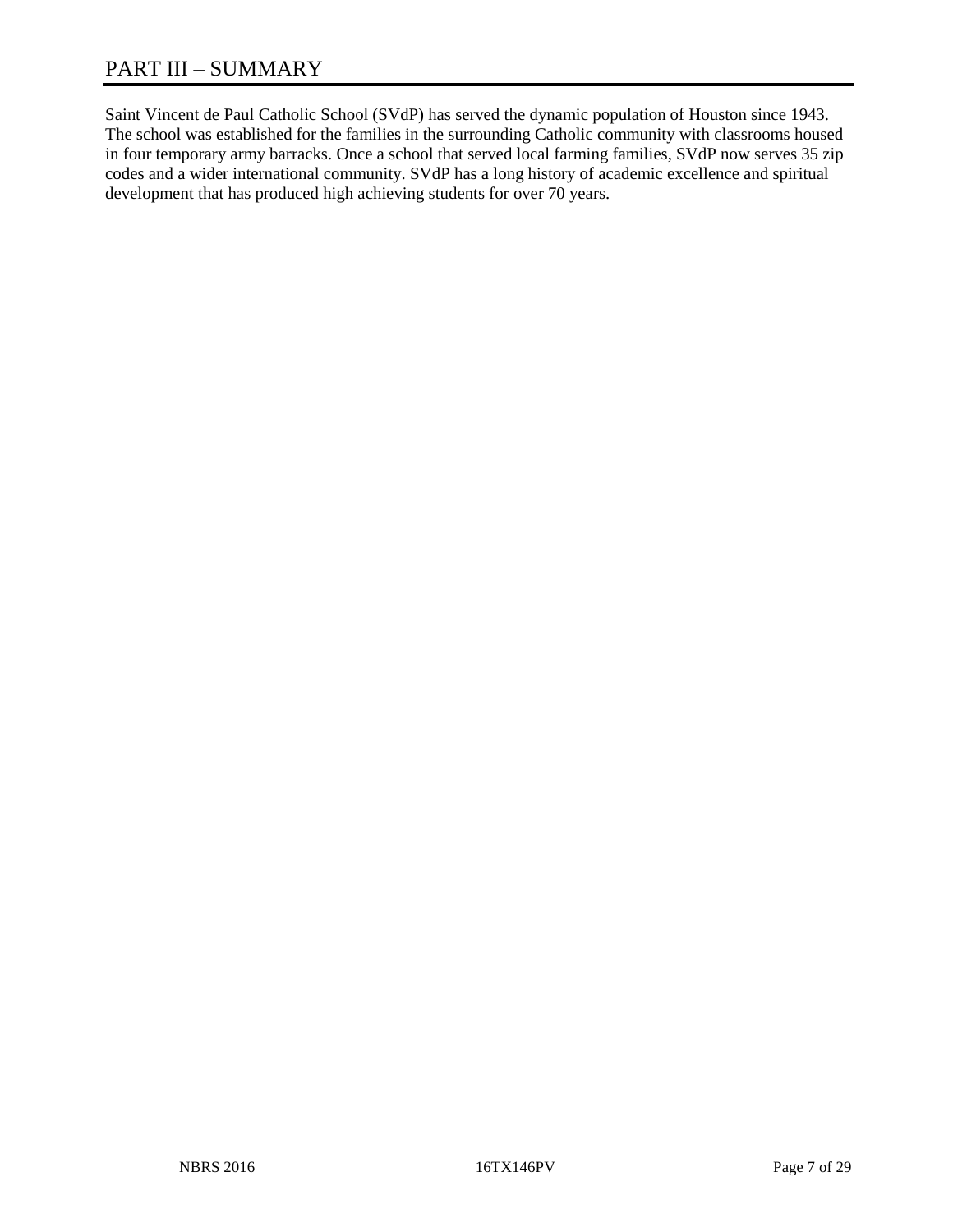SVdP delivers a challenging, developmentally appropriate curriculum where students are immersed in a culture of high expectations and goal-oriented success. Faculty members are degreed and certified in their respective content areas. Many hold advanced degrees, while several have received outstanding teaching awards at state and local levels. Continuing professional development is essential to the high standards expected at SVdP. Each teacher participates in Gifted and Talented training, Writers in the Schools workshops, and recurring bi-weekly technology training.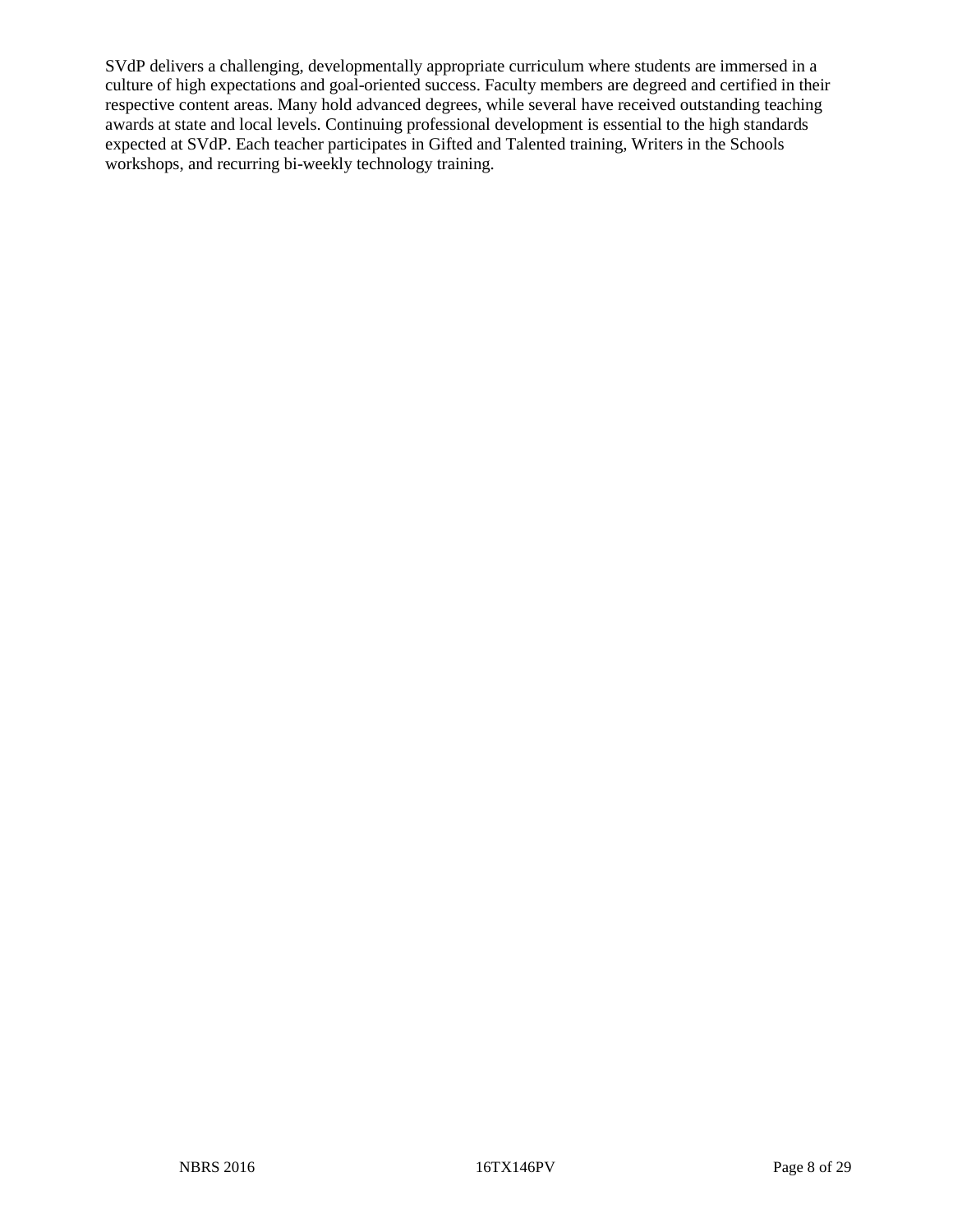## **1. Core Curriculum:**

Catholicism is at the center of the academic program at St. Vincent de Paul Catholic School. The religious dimension of the school extends throughout all subject areas and all school activities. Daily prayer, in addition to weekly Mass and special liturgical celebrations, provides a framework in which Gospel values can flourish. Formal religious instruction in the Catholic tradition begins in Pre-Kindergarten and continues throughout all grade levels.

The academic program at SVdP includes a research based curriculum and data-driven instruction. Students are expected to think critically and analytically, always striving to stretch beyond the scope of past performance. Creative problem-solving is built into daily plans so that students routinely encounter tasks with more than one possible solution. SVdP educates the whole child using a multi-sensory approach to reach all abilities and modalities. Teachers employ a differentiated instructional model to meet the needs of all students. Foundational skills are noted in each teacher's lessons as curriculum objectives; mastery of these objectives are tracked and recorded weekly. The curriculum is vertically aligned in each subject area which ensures a sequential acquisition of skills.

Teachers in the Reading/Language Arts program use a spiraling curriculum to review and reinforce while new skills are being introduced. Pre-Kindergarten-2nd grade students use SuperKids, a reading readiness and early reading program designed with the young child in mind. Overlapping this curriculum is the SRA Imagine-It (2nd – 5th grade) program; this includes a student anthology which offers a wide range of fiction, non-fiction, songs, poems, articles and magazines. Teachers supplement the student anthology with novels chosen from the Caldecott, Newbery and Bluebonnet lists, among others. Students build strong phonics skills and receive instruction in comprehension, vocabulary, fluency, writing, grammar, spelling, usage and mechanics. In addition to differentiated instruction in the classroom, students in grades K through 5 who score below the 50th percentile on the Iowa Assessment benefit from a pull-out program with a Reading Skills teacher. SVdP provides a full-time librarian who partners with the teachers and offers incentives to support strong literacy skills.

Middle School reading instruction involves a variety of literary selections and a graduated use of increasingly complex texts. A greater focus on text analysis and explicit instruction in text structure enables Middle School students to become critical readers and thinkers not only in traditional fiction selections, but also in integrated, informational text from the content areas of math, science and social studies.

The 6+ Traits of Writing places a greater emphasis on the recursive nature of writing. In collaboration with Writers In The Schools, students are lead through the steps of the writing process creating multiple drafts and revisions along the way. Middle School students learn to write persuasive, expository, narrative, compare/contrast and descriptive essays, and even publish their works in school literary journals. Recognizing the interactive relationship of the reading-writing connection, SVdP faculty teaches both disciplines concurrently.

The Mathematics curriculum begins in Pre-Kindergarten. Students learn patterning, reasoning, spatial sense, and number sense using concrete objects and manipulatives. As students progress through grades K-5, the spiraling curriculum enables them to progress from concrete to abstract concepts. Adaptive online resources supplement the core program.

Middle School math students are heterogeneously grouped in 6th and 7th grade. All 7th grade students take Pre-Algebra while students in 8th grade take Algebra I. Accelerated students in 8th grade are identified by a placement test, Iowa scores, and grades, and are placed in a classroom that moves at a quicker pace. Two teachers per classroom strengthens the differentiated instruction and provides additional support for students on both ends of the learning spectrum. All Middle School students benefit from the adaptive technology provided by online resources.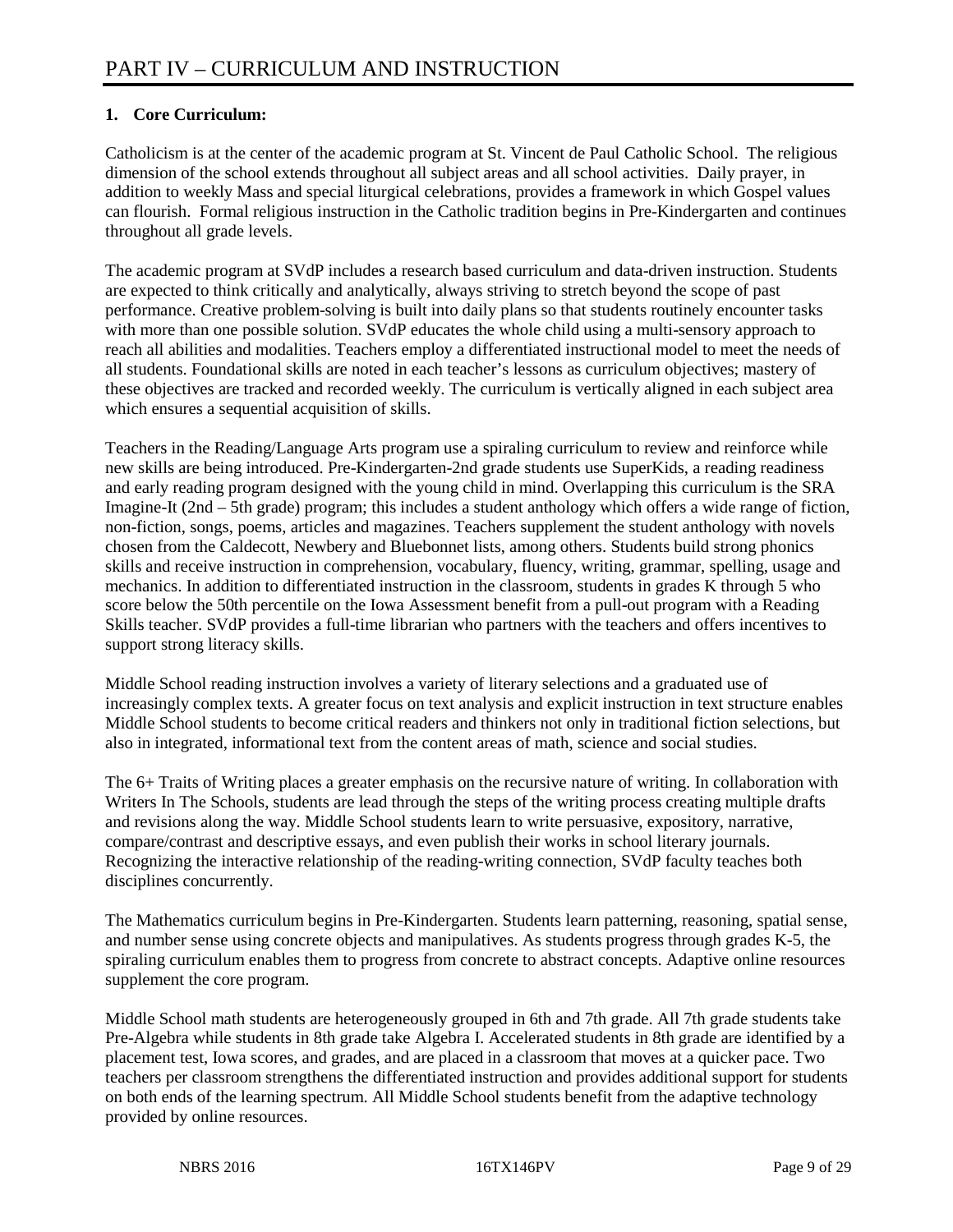The Science program uses a comprehensive curriculum designed for building inquiry. STEM activities are integrated throughout the curriculum. SVdP's science program is aligned to the Next Generation Science Framework and contains student-centered options. Real-world challenges are provided through hands-on lab activities that help develop important critical thinking skills. Students learn science concepts and vocabulary as they build inquiry, STEM, and 21st century skills.

The Social Studies curriculum is designed to engage and motivate students, while making it relevant to students' lives. SVdP strives to develop thoughtful, participating citizens while reinforcing democratic values. A primary goal is to challenge students to consider diverse points-of-view while fostering global learning. As part of SVdP's strong Catholic identity, differences are celebrated, not merely tolerated. Teachers provide students with the opportunity to visit local, state, and national venues that reinforce the objectives of the social studies curriculum.

The Early Childhood Program at St. Vincent de Paul consists of Pre-Kindergarten. The full day program focuses on basic skills in core curriculum areas to develop the whole child academically, physically, and socially-emotionally. The core curriculum is vertically aligned to promote optimum success as children progress to the elementary grades. Children not attending the Pre-Kindergarten program at SVdP have shown that they require additional academic support when entering Kindergarten. The Pre-Kindergarten program establishes a strong foundation for reading readiness and number sense skills that leads to the majority of students scoring at or above grade level when entering first grade.

#### **2. Other Curriculum Areas:**

The mission of SVdP, "to develop students to their fullest potential in an environment permeated with Gospel values," applies to all curriculum areas. Non-core subjects are particularly meaningful because they offer an opportunity for students to demonstrate individual talents and skills not always evident in core curriculum subjects.

The Fine Arts program at SVdP humanizes the curriculum and provides venues for artistic expression that enable students to develop a greater sense of self-worth. This program elevates the learning experience of all students and enhances and supports the essential skills of the core curriculum.

Performing Arts programs consist of Music, Band, Choir, and Bell Choir. Student talent is showcased during weekly liturgies, Grandparents' Day, Christmas Program and the Spring Musical. All students experience one or more of these opportunities and subsequently narrow their focus as they reach Middle School. These activities support the core curriculum as they enhance perceptual skills, stimulate creative expression, and develop critical judgment skills while fostering a deeper appreciation for music. The choir is a member of the American Federation of Pueri Cantores. This award winning group of talented students learns two-part harmony in several languages. The choir has made professional recordings and most recently made a pilgrimage to Rome, where they performed at the Vatican and held recitals in various churches throughout Italy. The choir will return to Rome in December 2015 where they will participate in World Peace Day Events with Pope Francis and children from 37 countries celebrating the universal church. They will join voices with the world's children, singing a two-part harmony shared repertoire in Latin.

The Visual Arts program helps students acquire essential skills and is integrated into several subject areas. All students learn the basic principles of design within a developmental mixed media program that fosters a global appreciation of all types of art. Student and faculty artwork is featured in a number of projects throughout the school. The school and parish community is working to complete a legacy wall project that commemorates the school's 70th anniversary. This three-year project includes the joint efforts of parents, faculty, staff, and all students. The finished product will be a large, colorful mosaic honoring the history of the school and parish.

In physical education students gain knowledge and skills through movement that establish a foundation for continued social development and a healthy lifestyle. SVdP physical education promotes respect for the human body so that all students will become responsible stewards of God's creation. All students attend PE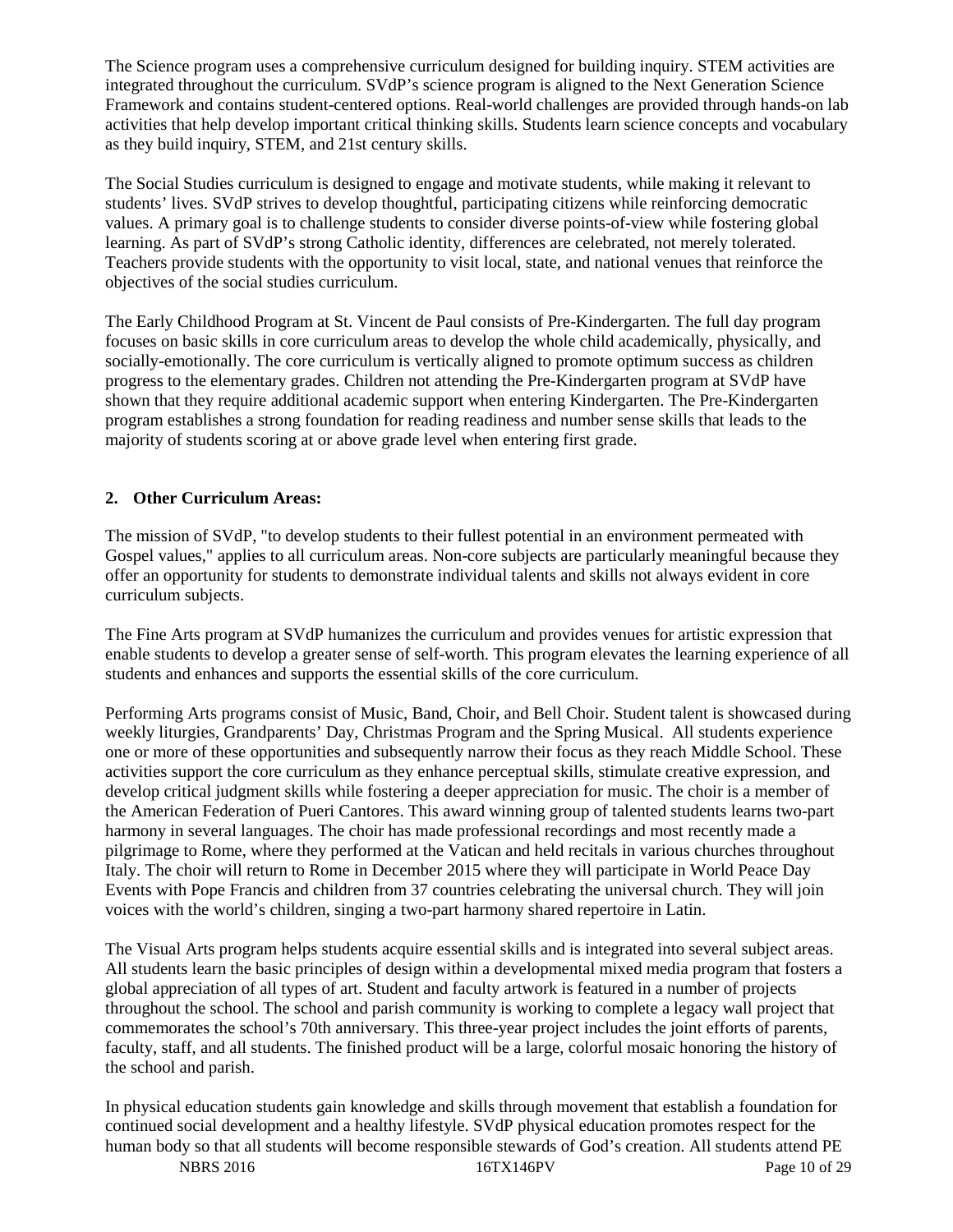two to four times per week. Teachers recognize that playtime is as important as class time and provide recess for students in Pre-Kindergarten through 5th grade. As part of the focus on fitness, good nutrition is emphasized throughout the school and a wide array of after school activities are offered.

Technology is integrated into the classrooms across all grade levels. Every classroom is equipped with either Promethean boards, Promethean panels, or Epson interactive projectors, allowing students to actively engage in lessons. The majority of classrooms have an Apple TV and a teacher iPad. Teachers integrate multimedia graphics, digitized books, and a variety of different learning applications that include adaptive technology to support differentiated instruction and encourage active learning. The elementary and intermediate grades share several iPad and laptop carts, while every Middle School student has a school issued Chromebook.

Spanish is taught to all students, Pre-Kindergarten-eighth grade. Games, songs, and rhymes are incorporated in the lower grades, while oral presentations, vocabulary, and grammar lessons are required for older students. Students participate in cultural activities, such as Cinco de Mayo, La Navidad, and El Dia de los Muertos. These cultural experiences enable students to develop higher level thinking skills, synthesize information, and express ideas in both languages. With a bi-literacy goal, SVdP better ensures that students become effective participants within the global community, develop intercultural competence, and acquire a stronger sense of civic responsibility. Students Pre-Kindergarten-5th grade receive bi-weekly Spanish instruction. Middle School students participate in 45 minute classes four times per week. Students graduating from 8th grade finish Spanish I and often place in higher levels of Spanish in high school. SVdP is in explicit compliance with the program's foreign language requirements.

#### **3. Instructional Methods and Interventions:**

A variety of instructional methods address the diverse needs of the school's student population. Learning style inventories and standardized testing data assist teachers in understanding how to plan instruction to best address the abilities and learning modalities of the students.

Teachers differentiate within the classroom by content, process, and product. They use formative assessments and flexible grouping to place students in the optimum learning environment. Direct instruction provides the foundation to better enable the students to reach the curricular objectives, while a variety of learning options allow them to target and extend their own learning. Task menus are used to provide opportunities for children to select their own learning path according to individual interests. Project-based experiences with real world applications allow students to gain information and demonstrate essential knowledge and skills.

Students with diagnosed learning differences, who show an educational need, receive one or more of the following accommodations: preferential seating, private testing environment, read-aloud tests, use of a computer for assignments, larger print and more white space on tests, extended time on tests and quizzes, and a hard copy of notes. These accommodations enable these students to better meet the curriculum objectives.

Teachers differentiate daily across the various curriculum areas. A reading pull-out program is offered for students in primary grades scoring below the 50th percentile on any reading or language subtest of the Iowa Assessments. These students work regularly with a reading skills teacher to strengthen word analysis, word attack skills, and phonemic awareness. Teachers use an Orton-Gillingham Basic Language Skills curriculum that explicitly teaches reading using a systematic multisensory approach.

SVdP uses technology aids to differentiate instruction. DreamBox and Mathletics are two such adaptive learning platforms that allow students to work at their current levels and be challenged at an appropriate pace according to individual needs. These programs provide an ideal way for different levels of learners to work on the same lesson through activities that are considered challenging for each.

Recognizing the correlation between vocabulary acquisition and reading comprehension, SVdP recently added www.vocabulary.com to the 5th-8th grade curricular resources. Students work toward mastery on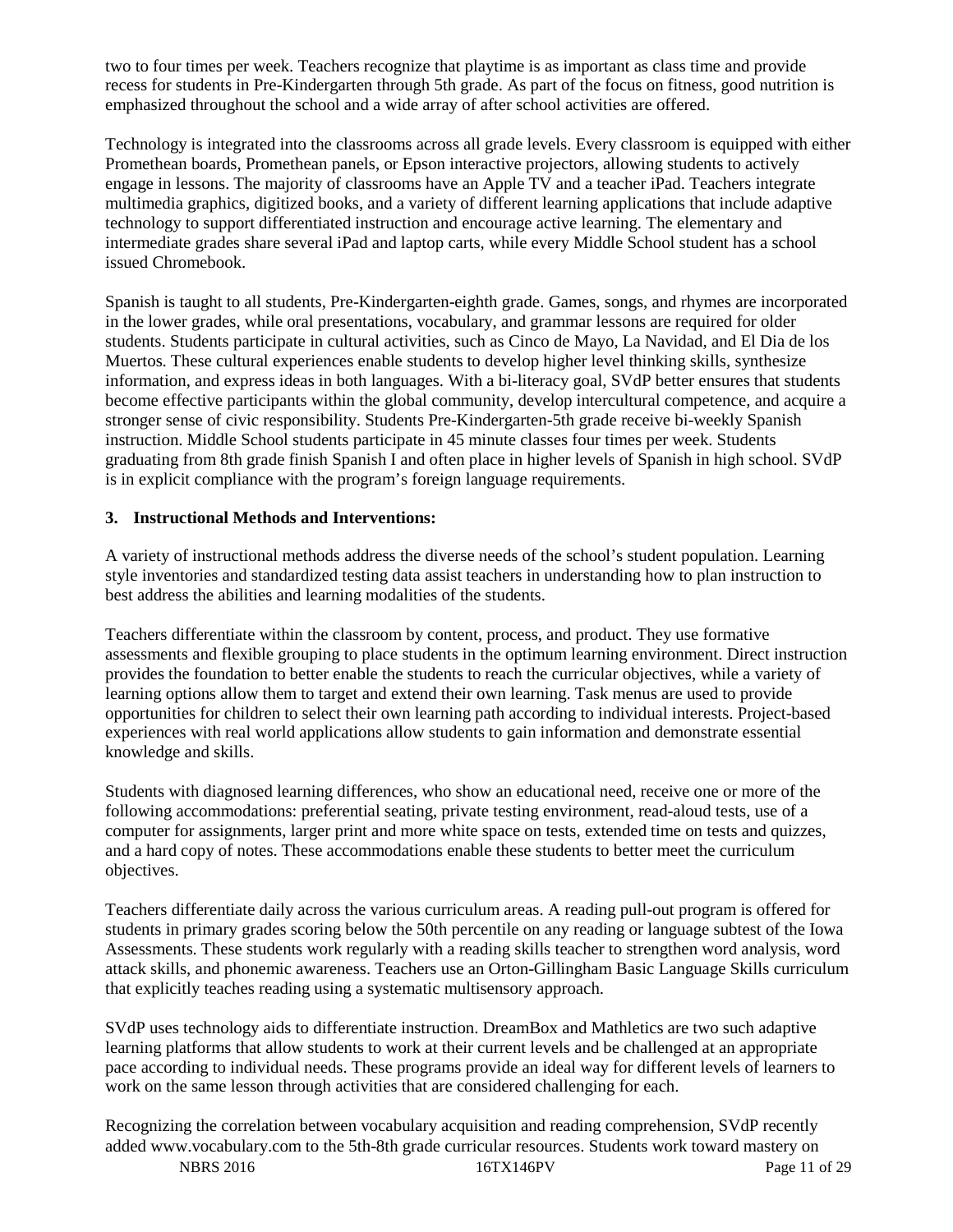teacher developed word lists. The teacher dashboard component provides access to valuable student data that can be used to track progress and monitor comprehension. This tool has proven to be useful for a broad range of student abilities, from the below average to the gifted reader.

#### **4. Assessment for Instruction and Learning and Sharing Assessment Results:**

SVdP has a high achieving student population; on the Iowa Assessments in 2015 the core composite totals ranged from 84th to 88th percentile and the complete composite total ranged from 82nd to 86th percentile.

The newly normed Iowa Assessments provide a different comparison group and level of testing rigor. The SVdP student population over the last three years includes 14%-17% of students with diagnosed learning differences. These students take the same standardized test and receive no special accommodations during testing. It has been noted that this type of test is particularly challenging for this population. The inclusion of these student results gives a true indication of the achievement of the total student population. During the annual data review, the administration and teachers identify necessary adjustments to, and additions in, resources required to bridge the gap between ability and performance. SVdP instituted a "push-in" program for Middle School in which a co-teacher supports weaker students. SVdP added Vocabulary.com to the curricular resources and implemented a teach-up program in math where teachers are encouraged to advance the students beyond the current year's standards in a vertical team alliance. The subsequent improvement of scores this past year indicates that our interventions were successful.

Data analysis informs the decision to implement the necessary curriculum and instruction adjustments. Assessment takes three forms: formative, interim, and summative. Formative assessments allow teachers to make instructional adjustments weekly, depending on student progress. This careful attention to student understanding results in regrouping and re-teaching until satisfactory gains are noted. Interim assessments span greater breadth and depth of student knowledge and are administered bi-monthly. Results allow teachers to affirm that concepts are mastered and retained. The summative assessment is the Iowa Assessments. SVdP analyzes the Iowa Assessments results and tracks the core, composite, and subtests to determine if instructional goals need to be changed. SVdP also tracks each student to make sure that he/she has made a minimum of one year's progress.

Three relevant examples of how data is used to improve instruction are: Dreambox and Mathletics, two adaptive learning platforms to improve computation skills; a Reading Skills Teacher who provides direct instructions to students who score below the 50th percentile on the Iowa Assessments; and teachers trained in Gifted and Talented methodologies to foster the integration of higher level thinking skills for all students across the grade levels, especially those at the higher end of the ability range.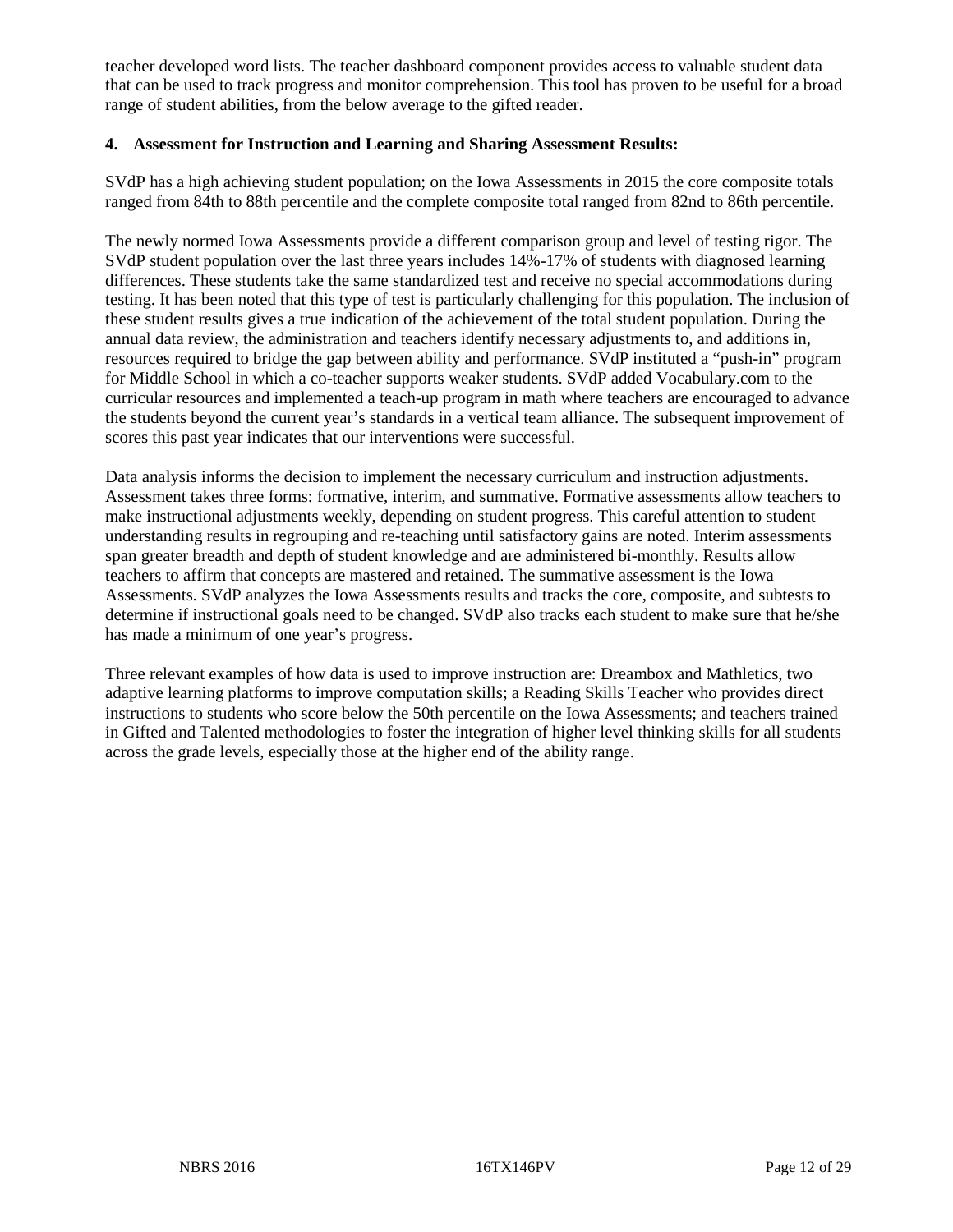## **1. School Climate/Culture:**

SVdP is a dynamic school community with a conscientious, dedicated faculty and staff, active and generous parents, a supportive pastor and parish community, and students who are eager to learn. Teachers at SVdP are valued and respected members of the community. As highly qualified professionals they enjoy a collegial atmosphere in which to collaborate and innovate in their respective disciplines. Teacher input is solicited in data analysis and curriculum planning, as they strive toward the common goal of academic excellence. Teachers have two planning periods daily as SVdP recognizes the extensive preparation that quality instruction requires. The school administration, in collaboration with the Parent Teacher Organization (PTO), works to provide the best possible environment so that teachers may focus on instruction. At SVdP, teacher appreciation lasts all year long. The past three years SVdP has been ranked by the Houston Chronicle newspaper as one of the top small business workplaces in the city.

SVdP boasts a vibrant PTO volunteer corps who actively advance the mission of the school. The PTO provides the financial resources to not only assist the teachers but also enrich the learning environment. Parent volunteers coordinate and participate in multiple special projects from field trips to guest speakers to the annual auction gala. The SVdP Dad's Club provides numerous activities throughout the school including a golf tournament and the Steps for Students 5K Run supporting inner city Catholic schools.

Students find friendships and a strong sense of belonging in numerous extracurricular and community activities. All students are strongly encouraged to participate in activities beyond the regular school day. Whether playing for a sports team, practicing for Prep Bowl, rehearsing in choir or band, or learning a new technique in art class, most students remain on campus long after the last bell rings. SVdP has a long legacy of academic and sports championships.

Community building extends throughout the school year. Former students are invited to return to homecoming activities and other events. Current students serve the community as part of the school's philosophy of service to others. Students develop a solid sense of ownership and belonging to the school. There is strong evidence of friendships going far beyond their years at SVdP. Graduates frequently return to visit the school and choose to enroll their own children as part of the school's enduring legacy. These lasting ties also bring back former students as members of the staff or faculty.

#### **2. Engaging Families and Community:**

SVdP strives to build and maintain productive partnerships among educators, parents, and the community at large.

The first step to a productive relationship between school and home is the personal interaction that is present between the school and all families. When a family first enters SVdP they are greeted with a new family breakfast to introduce them to the community and to establish mentoring relationships. Information relevant to the school and its operation is provided. All parents meet with faculty and staff during Parent Information Nights which precede the opening of the school year. These events establish a strong home and school relationship to better insure student success.

SVdP is fortunate to have a dynamic PTO. Their fundraising efforts support the teachers and enrich the learning environment. The PTO schedules parent education meetings throughout the year, with topics that are current and relevant to today's parenting challenges. Through the years, this program has attracted both local and national authorities on such topics as: Learning Differences; Internet Safety; Building Resilience in Children; Queen Bees and Wannabes; Standardized Testing; Developmental Stages PreK4 - 1st Grade; and anti-bullying presentations.

Area businesses support SVdP through matching grants, family nights and other school events. Local and national corporations in Houston contribute matching grants through parent employees. Family nights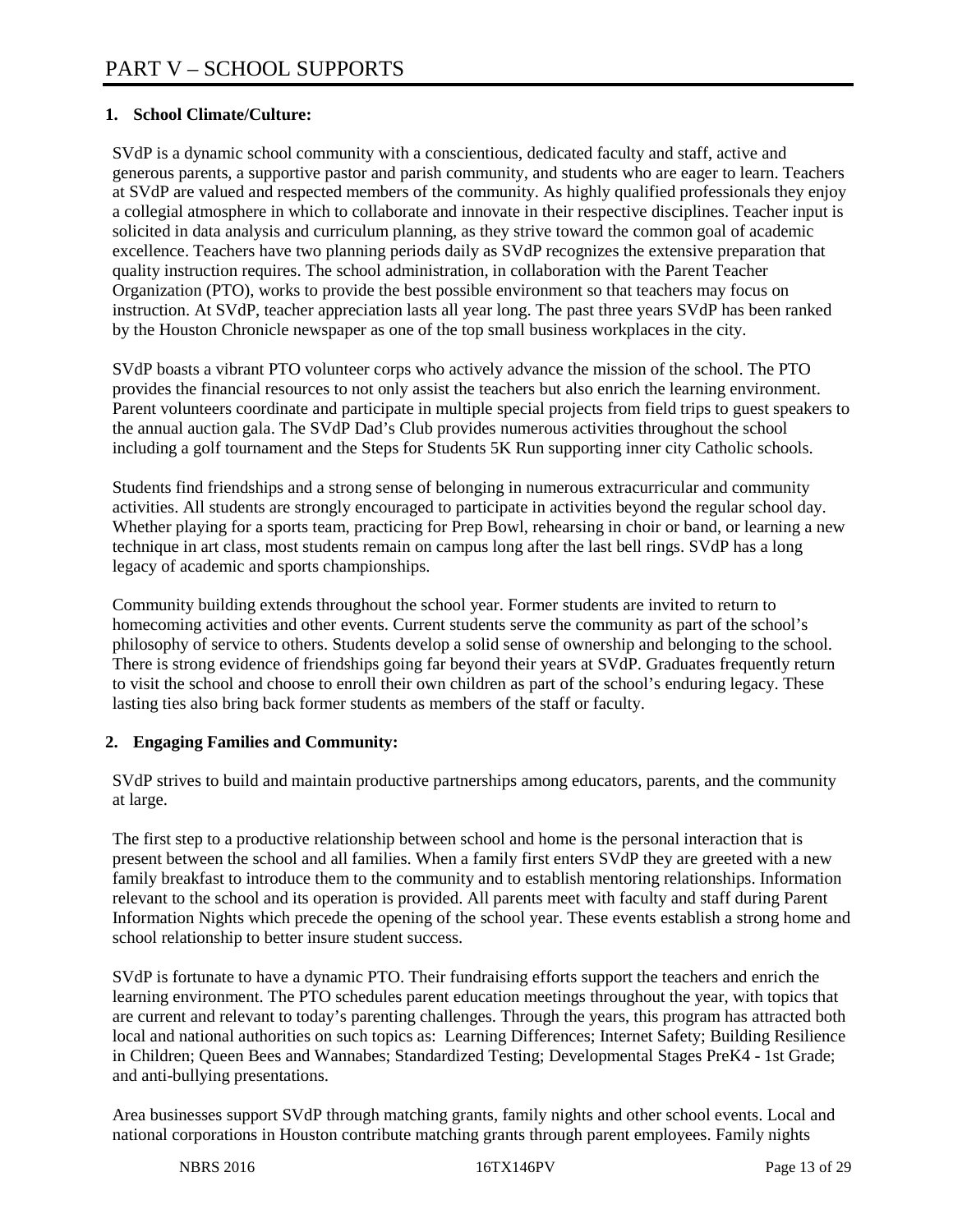provide fellowship and community building as well as a financial return for the school. Community business partners sponsor school events with in-kind donations. Non-profit organizations assist in providing funds for tuition assistance and support for the STEM program. As a 21st century school, SVdP acknowledges the need to strengthen and continue to develop the STEM curriculum. Focus and commitment to this curricular area has attracted attention and financial contributions from several local foundations. The importance of STEM makes it a priority in the school's strategic plan.

An educational partnership with the University of St. Thomas provides professional development to the SVdP faculty and staff who wish to pursue Master's degrees or complete certification in academic areas.

Community support and strong collaborative efforts are an integral part of student academic success. Statistics show that SVdP graduates assume leadership roles and continue to be mentioned prominently as honor roll students, National Merit finalists, and scholarship winners in their respective high schools. SVdP's reputation for excellence has resulted in full enrollment and an increasing demand for admission across the grade levels.

#### **3. Professional Development:**

SVdP has high expectations that administrators and teachers will be life long learners. Professional development needs are determined by curriculum standards, school improvement goals, standardized testing results, individual teacher goals, and input from faculty and parents. Numerous opportunities are provided for teachers to engage in meaningful dialogue and share ideas on current teaching methods and educational trends. This collaborative effort, within grade levels and across disciplines, ensures that student needs and curriculum goals are met.

SVdP's professional development plan provides for individual and whole staff training, both on and off site. Ten in-service days of planned professional development are required annually, and teachers independently complete an additional eight hours outside of the regular school day. The school financially supports faculty who choose to attend training sessions on the local, Archdiocesan, state, and national levels. Teachers participate in professional organizations, utilize online education opportunities, and network with colleagues in other schools. SVdP utilizes Title II-A funding in conjunction with the school's budgeted funds. Teachers and administrators are strongly encouraged to pursue advanced degrees and additional certifications. This expectation is a part of the school's strategic plan. To date, over half of SVdP teachers and administrators have earned advanced degrees.

Professional development during the current year focuses on the following: data analysis of student achievement, higher level thinking skills, differentiated instruction, writing across the curriculum, and technology. Analysis of student achievement scores was influential in formulating the current professional development plan. Scores indicated a significant population that would benefit from an emphasis on higher level thinking skills through differentiated instruction. SVdP teachers participated in 30 hours of Gifted and Talented training to better address these needs. Scores also indicated the need to improve reading comprehension skills, specifically in the area of inference. Recognizing that the connection between writing skills and reading comprehension leads to academic success, a stronger writing program was developed across the grade and subject areas; student engagement with subject matter increases when combined with reflective writing.

SVdP is fortunate to have a team of technology professionals who provide ongoing technology training and support throughout the school year. This enables the integration of technology throughout the curriculum.

The administration uses teacher observation and dialogue, lesson plan review, student work samples, and standardized test results to measure the effectiveness of the current professional development plan to ensure its support of student learning and alignment with academic standards.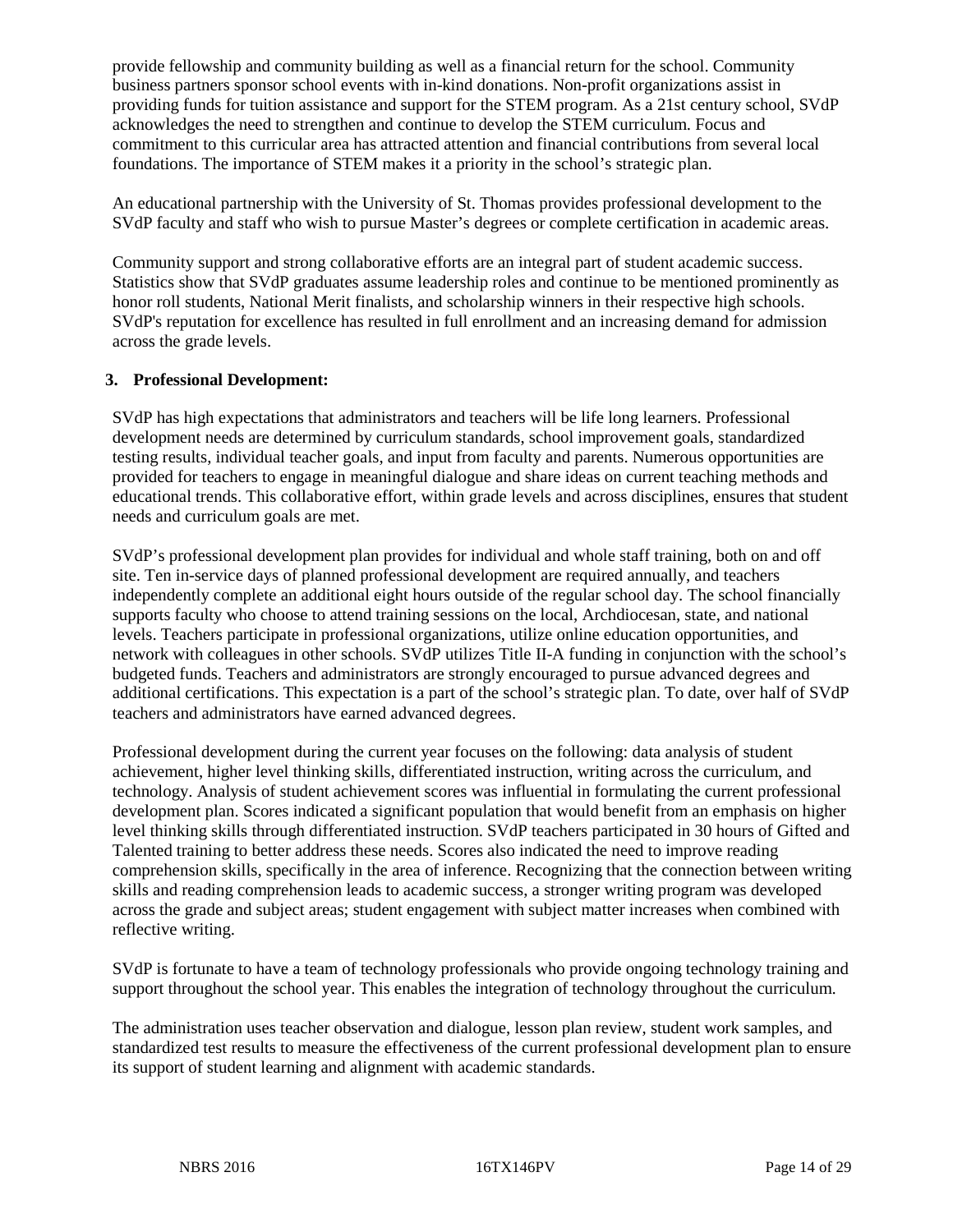#### **4. School Leadership:**

The Principal is the primary instructional leader of the school who works in collaboration with a strong administrative team, school board, and pastor to ensure the school's development, the strength of its mission, its academic excellence, its Catholic identity and its overall sustainability and viability. In addition to the Principal, the administrative team consists of the Assistant Principal, the Academic Dean, the Religion Coordinator, and representatives from the Primary, Intermediate, and Middle School Departments. The Assistant Principal oversees the daily activities of all students. He observes classrooms, evaluates teachers and acts in the place of the Principal when necessary. The Academic Dean oversees standardized testing and monitors the progress of at risk students. Both are continually focused on the success of the students inside and outside of the classroom. The positive perception of the school leadership is because of their clear dedication to the students in all aspects of their development.

The Principal meets all the qualification of the school's accrediting agencies. In addition, she carries three state certifications in Speech Pathology, Administration, and Counseling. The Principal is a collaborative leader who works closely with the pastor, teachers, parish leaders, the School Board, PTO and other stakeholders in the school. The Principal holds regular meetings with these varied entities and has conducted parent focus groups to identify and to strengthen areas for improvement within the school.

The Principal has extensive and long-standing involvement in the local community, the parish and the Archdiocesan School System. SVdP is proud to be one of the first schools within the surrounding community to adopt the Positive Works anti-bullying program. The Principal still serves as an advisor to this program which relies on community involvement, and her participation has led to a better relationship with surrounding schools, public and private. She has organized system-wide professional development days, worked on national educational conferences, served on numerous accreditation teams and the Archdiocesan School Council, and has been a member of a host of other committees. She is an outstanding instructional leader both in SVdP and the Archdiocese at large. Recognizing that 21st Century learners require teaching skills sets for changing times, school leadership has provided onsite professional development from nationally recognized authorities.

The strong, visible presence of the Principal in the school and surrounding community assures all stakeholders that they may indeed be confident in the leadership of SVdP, an exemplary school worthy of Blue Ribbon status.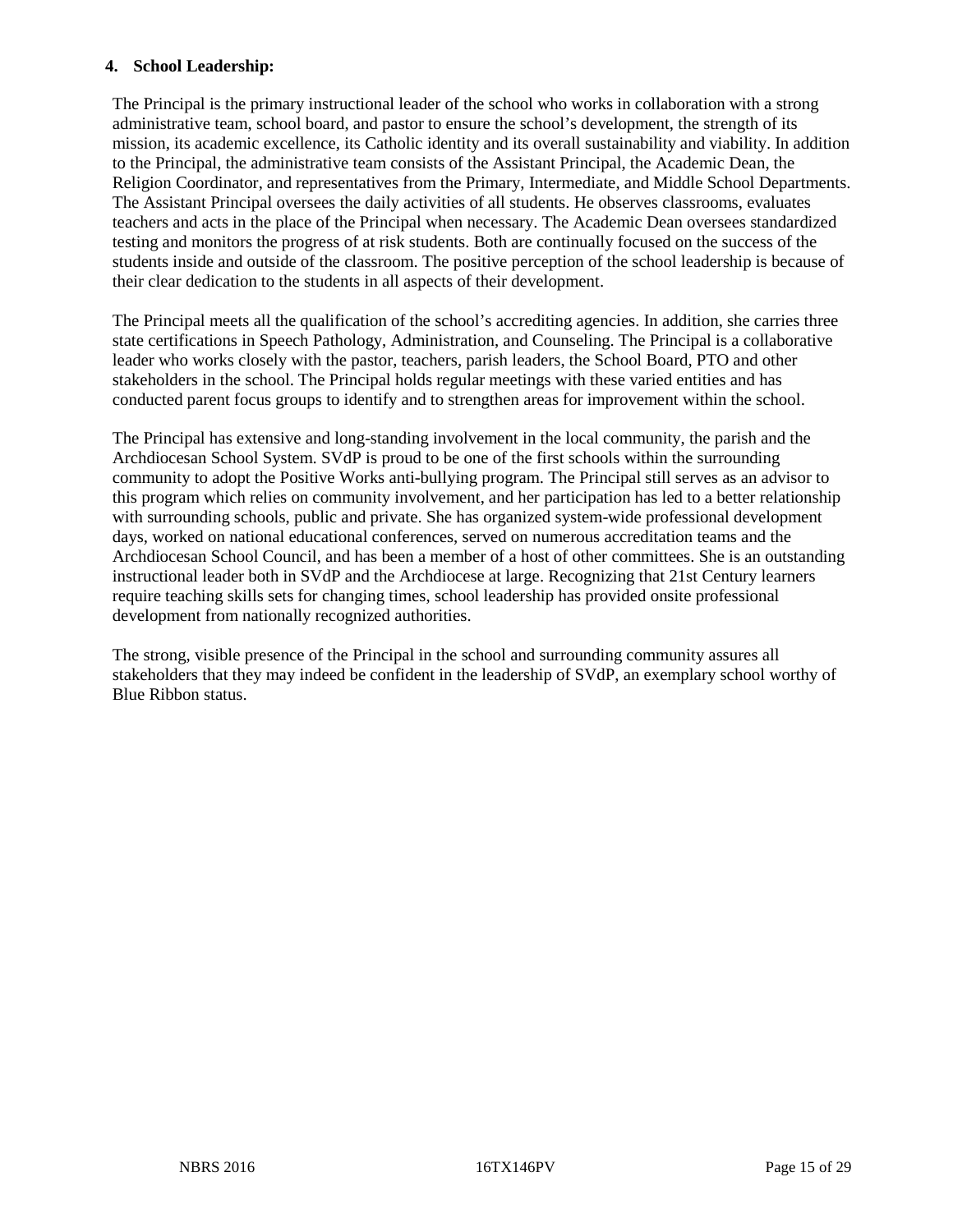# PART VI \* INDICATORS OF ACADEMIC SUCESS

St. Vincent de Paul Catholic School recognizes the importance of academic and assessment related practices as a part of the school's success. However, SVdP promotes a vital socio-emotional culture that builds resilience and instills hope. Children learn best in a comfortable, nurturing environment where they feel safe, secure, and valued. It is this philosophy that establishes a firm foundation to support academic success and develop a strong sense of social justice requiring students to live the Gospel values. Students at all grade levels participate in age-appropriate service projects that reinforce their social responsibility to their school, parish, surrounding community, and fellow students around the globe.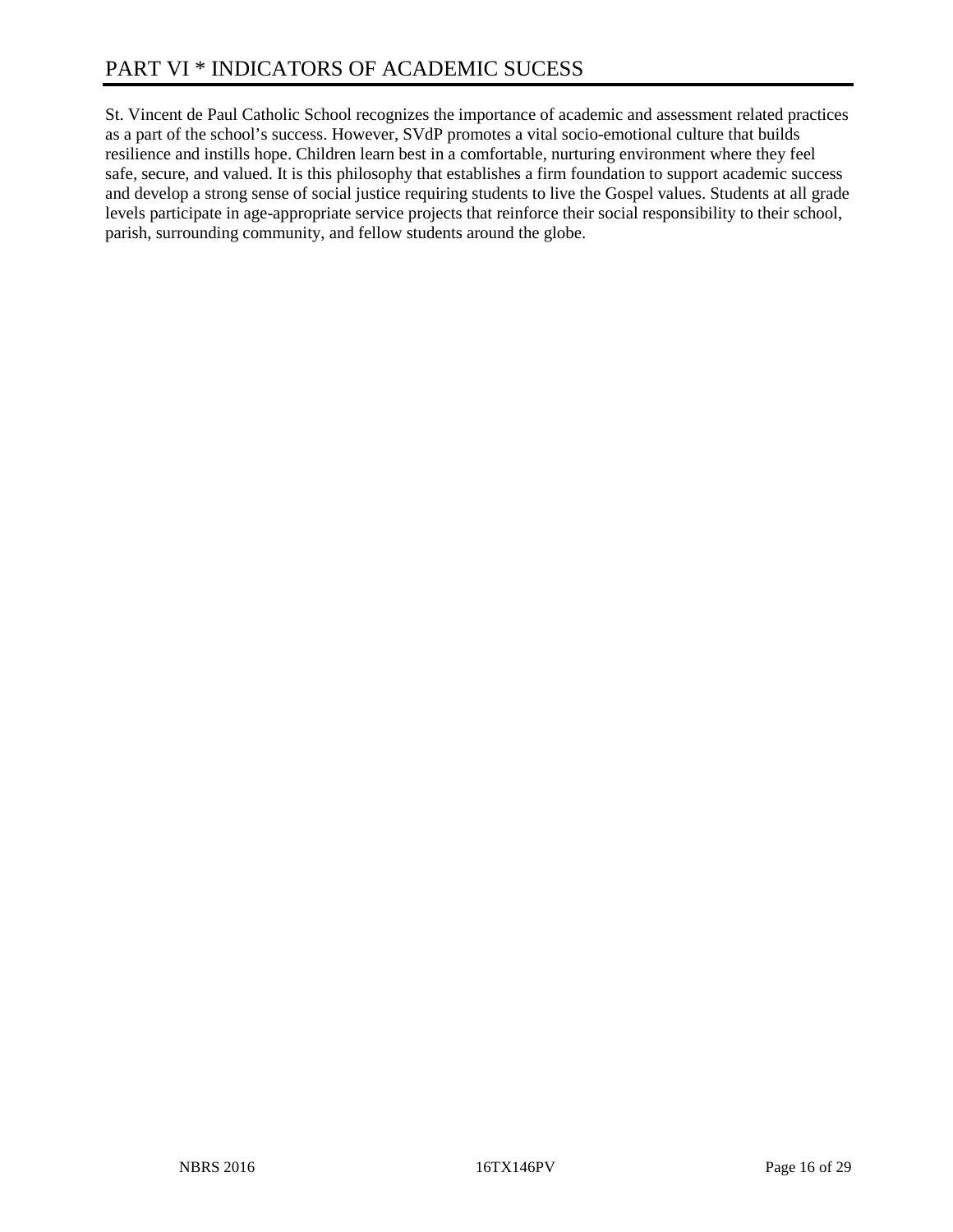# PART VII - NON-PUBLIC SCHOOL INFORMATION

1. Non-public school association(s): Catholic

Identify the religious or independent associations, if any, to which the school belongs. Select the primary association first.

| 2. | Does the school have nonprofit, tax-exempt $(501(c)(3))$ status?                                       | Yes X  | No. |
|----|--------------------------------------------------------------------------------------------------------|--------|-----|
| 3. | What is the educational cost per student?<br>(School budget divided by enrollment)                     | \$9500 |     |
| 4. | What is the average financial aid per student?                                                         | \$2232 |     |
| 5. | What percentage of the annual budget is devoted to<br>scholarship assistance and/or tuition reduction? | $0\%$  |     |
| 6. | What percentage of the student body receives<br>scholarship assistance, including tuition reduction?   | 2%     |     |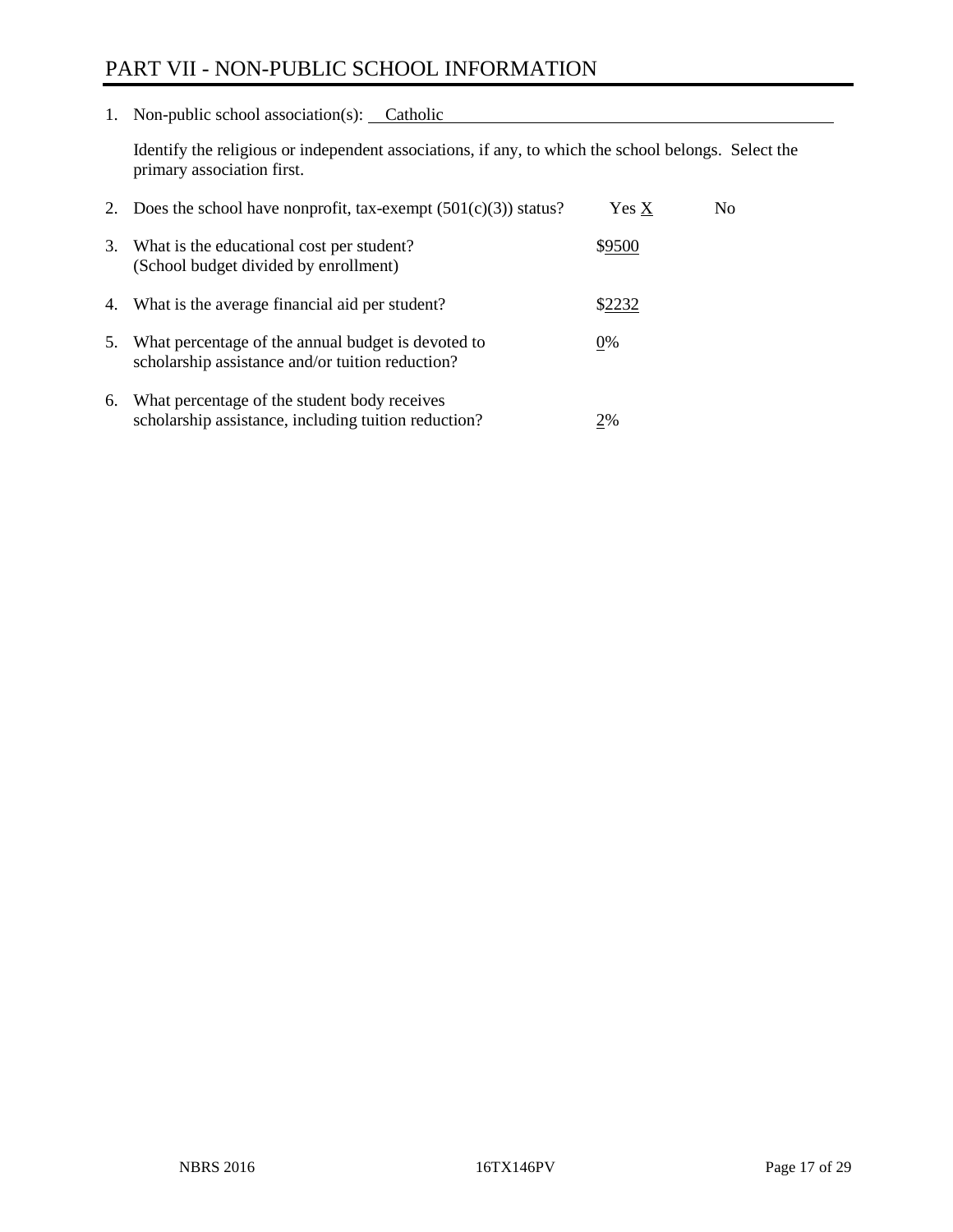| <b>Subject:</b> Math                       | <b>Test:</b> Iowa Assessments    |
|--------------------------------------------|----------------------------------|
| Grade: 3                                   | <b>Edition/Publication Year:</b> |
|                                            | 2011                             |
| <b>Publisher:</b> The Riverside Publishing | Scores are reported here as:     |
| Company                                    | Scaled scores                    |

| School Year                                | 2014-2015 |
|--------------------------------------------|-----------|
| Testing month                              | Mar       |
| <b>SCHOOL SCORES</b>                       |           |
| <b>Average Score</b>                       | 207       |
| Number of students tested                  | 52        |
| Percent of total students tested           | 100       |
| Number of students alternatively assessed  |           |
| Percent of students alternatively assessed | $\theta$  |
| <b>SUBGROUP SCORES</b>                     |           |
| 1. Hispanic                                |           |
| Average Score                              | 203.7     |
| Number of students tested                  | 12        |
| 2. Other 2                                 |           |
| <b>Average Score</b>                       |           |
| Number of students tested                  |           |
| 3. Other 3                                 |           |
| <b>Average Score</b>                       |           |
| Number of students tested                  |           |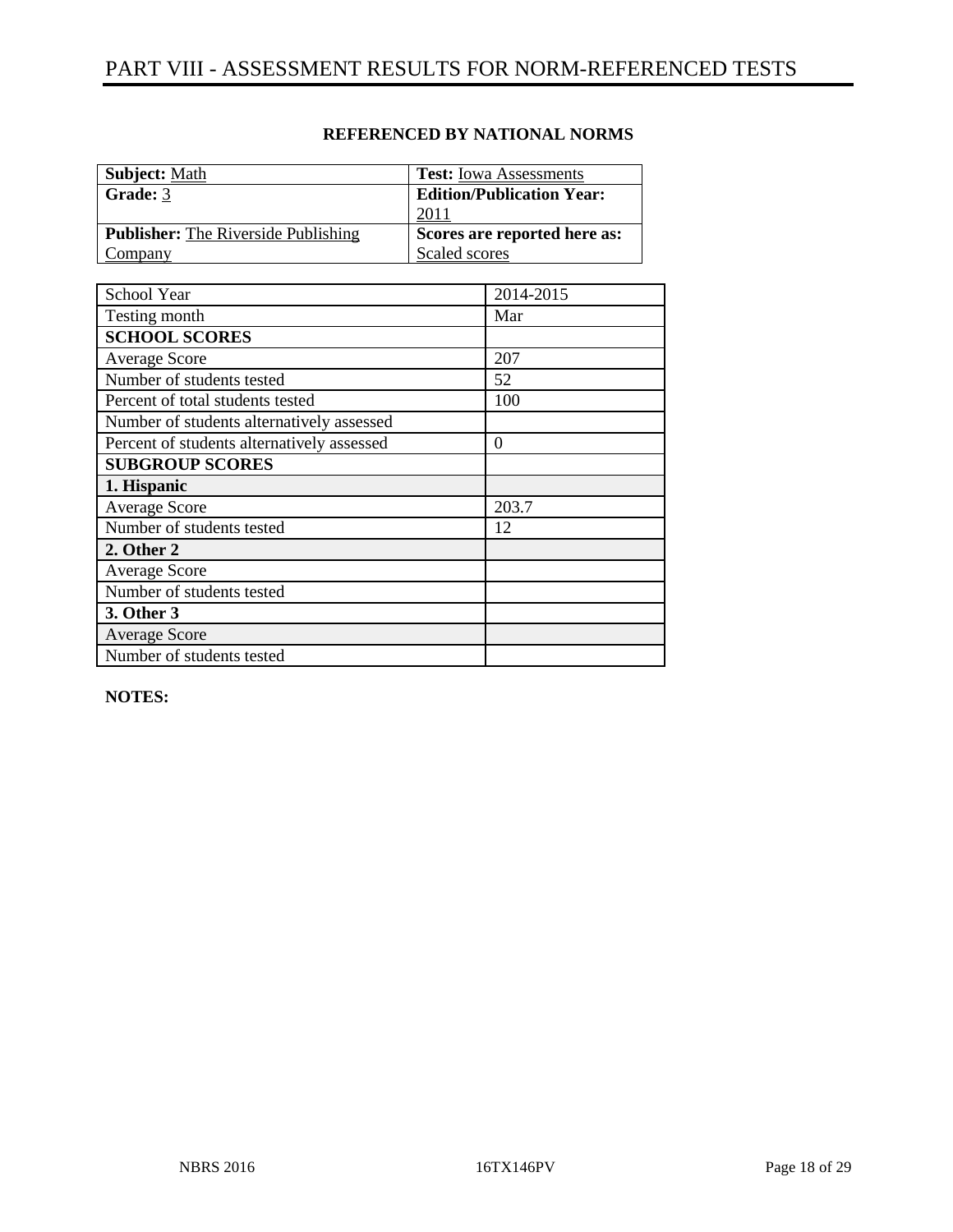| <b>Subject: Math</b>                       | <b>Test:</b> Iowa Assessments    |
|--------------------------------------------|----------------------------------|
| Grade: 4                                   | <b>Edition/Publication Year:</b> |
|                                            | 2011                             |
| <b>Publisher:</b> The Riverside Publishing | Scores are reported here as:     |
| Company                                    | Scaled scores                    |

| School Year                                | 2014-2015 |
|--------------------------------------------|-----------|
| Testing month                              | Mar       |
| <b>SCHOOL SCORES</b>                       |           |
| <b>Average Score</b>                       | 220.8     |
| Number of students tested                  | 54        |
| Percent of total students tested           | 100       |
| Number of students alternatively assessed  |           |
| Percent of students alternatively assessed | $\theta$  |
| <b>SUBGROUP SCORES</b>                     |           |
| 1. Hispanic                                |           |
| <b>Average Score</b>                       | 217.8     |
| Number of students tested                  | 17        |
| 2. Other 2                                 |           |
| <b>Average Score</b>                       |           |
| Number of students tested                  |           |
| 3. Other 3                                 |           |
| <b>Average Score</b>                       |           |
| Number of students tested                  |           |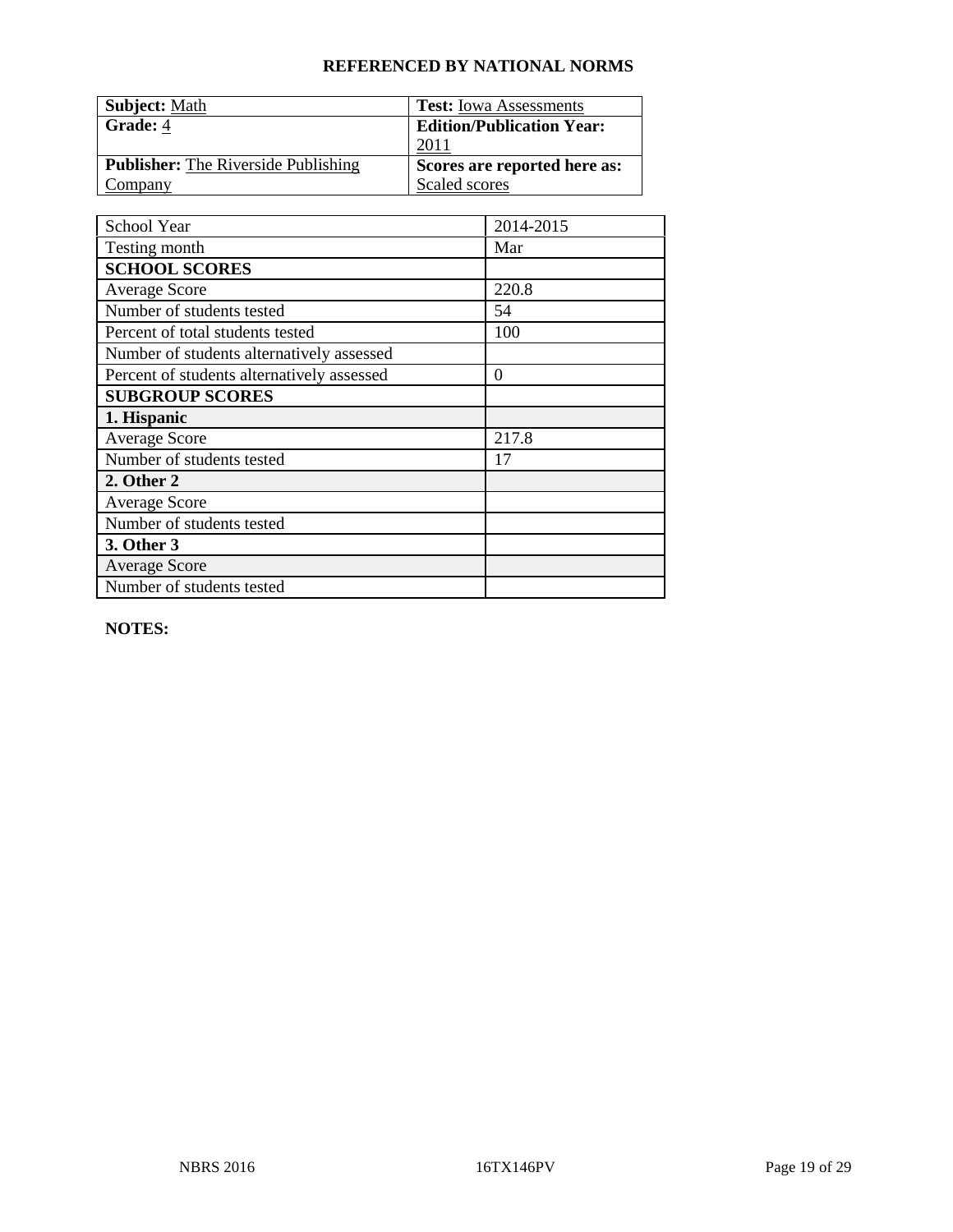| <b>Subject: Math</b>                       | <b>Test:</b> Iowa Assessments    |
|--------------------------------------------|----------------------------------|
| Grade: 5                                   | <b>Edition/Publication Year:</b> |
|                                            | 201 <sup>1</sup>                 |
| <b>Publisher:</b> The Riverside Publishing | Scores are reported here as:     |
| Company                                    | Scaled scores                    |

| School Year                                | 2014-2015 |
|--------------------------------------------|-----------|
| Testing month                              | Mar       |
| <b>SCHOOL SCORES</b>                       |           |
| <b>Average Score</b>                       | 238.1     |
| Number of students tested                  | 55        |
| Percent of total students tested           | 100       |
| Number of students alternatively assessed  |           |
| Percent of students alternatively assessed | $\theta$  |
| <b>SUBGROUP SCORES</b>                     |           |
| 1. Hispanic                                |           |
| <b>Average Score</b>                       | 239.5     |
| Number of students tested                  | 17        |
| 2. Other 2                                 |           |
| <b>Average Score</b>                       |           |
| Number of students tested                  |           |
| 3. Other 3                                 |           |
| <b>Average Score</b>                       |           |
| Number of students tested                  |           |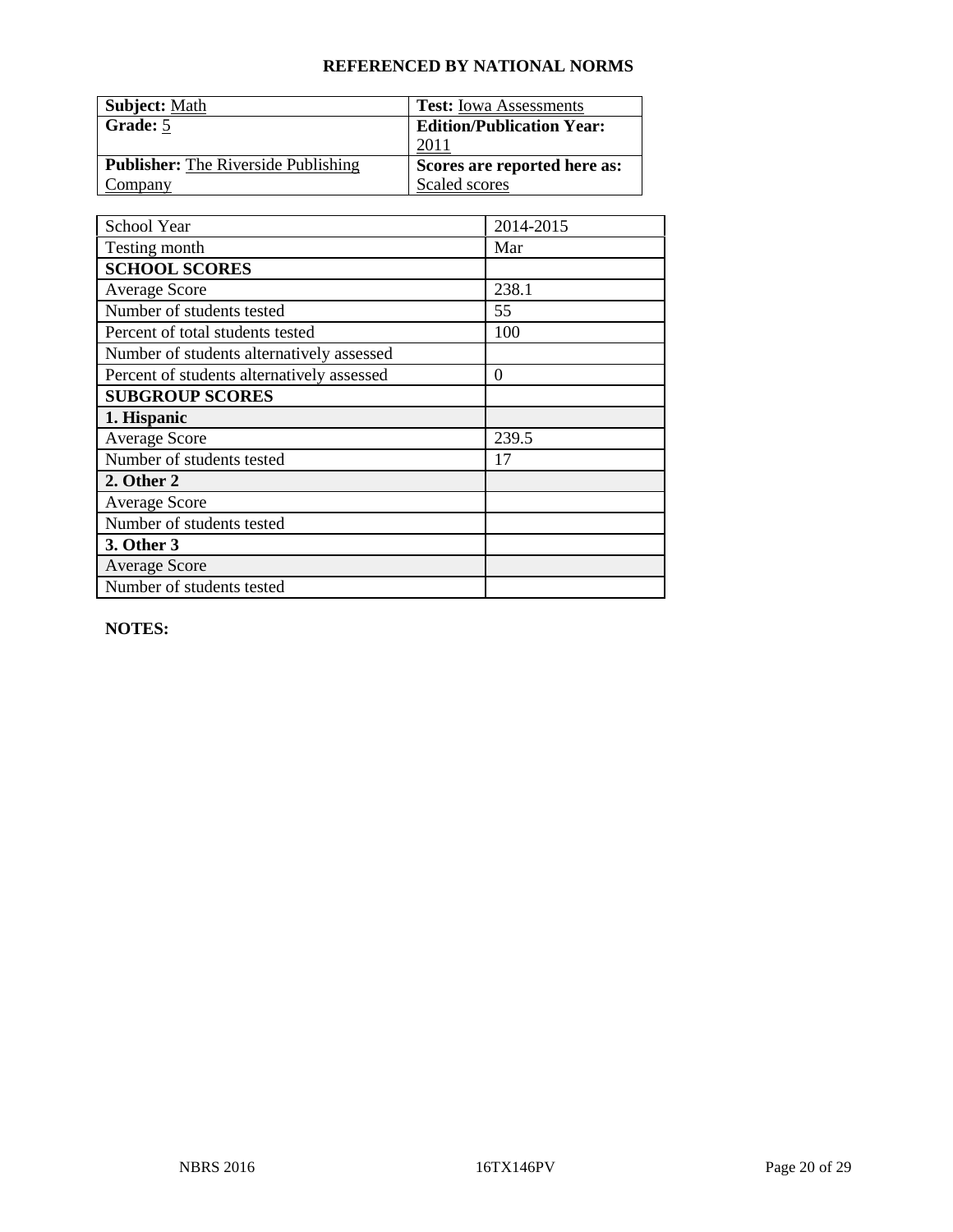| <b>Subject: Math</b>                       | <b>Test:</b> Iowa Assessments    |
|--------------------------------------------|----------------------------------|
| Grade: 6                                   | <b>Edition/Publication Year:</b> |
|                                            | 2011                             |
| <b>Publisher:</b> The Riverside Publishing | Scores are reported here as:     |
| Company                                    | Scaled scores                    |

| School Year                                | 2014-2015        |
|--------------------------------------------|------------------|
| Testing month                              | Mar              |
| <b>SCHOOL SCORES</b>                       |                  |
| <b>Average Score</b>                       | 257.7            |
| Number of students tested                  | 53               |
| Percent of total students tested           | 100              |
| Number of students alternatively assessed  |                  |
| Percent of students alternatively assessed | $\boldsymbol{0}$ |
| <b>SUBGROUP SCORES</b>                     |                  |
| 1. Other 1                                 |                  |
| <b>Average Score</b>                       |                  |
| Number of students tested                  |                  |
| 2. Other 2                                 |                  |
| <b>Average Score</b>                       |                  |
| Number of students tested                  |                  |
| 3. Other 3                                 |                  |
| <b>Average Score</b>                       |                  |
| Number of students tested                  |                  |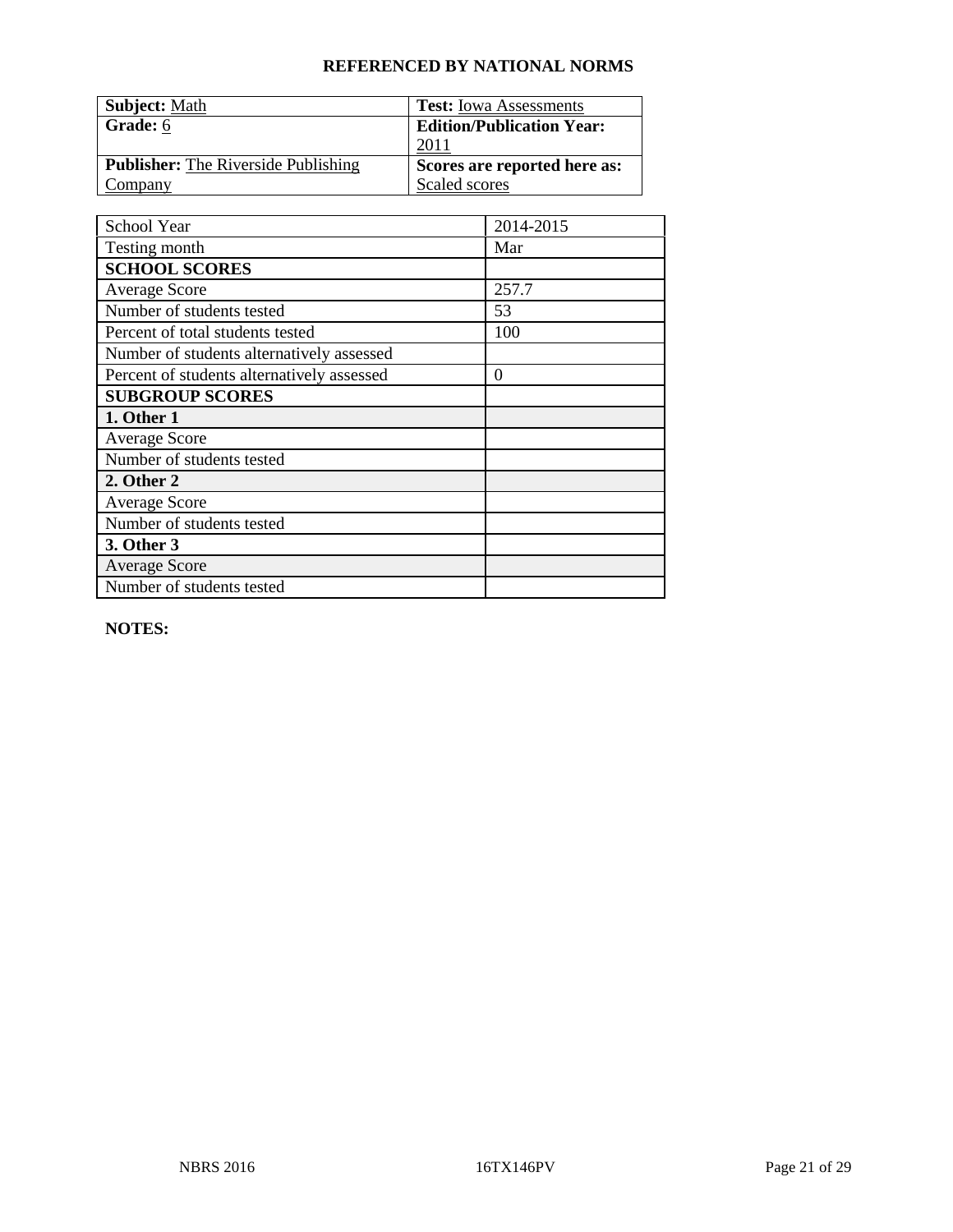| <b>Subject: Math</b>                       | <b>Test:</b> Iowa Assessments    |
|--------------------------------------------|----------------------------------|
| Grade: 7                                   | <b>Edition/Publication Year:</b> |
|                                            | 201 <sup>1</sup>                 |
| <b>Publisher:</b> The Riverside Publishing | Scores are reported here as:     |
| Company                                    | Scaled scores                    |

| School Year                                | 2014-2015 |
|--------------------------------------------|-----------|
| Testing month                              | Mar       |
| <b>SCHOOL SCORES</b>                       |           |
| <b>Average Score</b>                       | 274.1     |
| Number of students tested                  | 53        |
| Percent of total students tested           | 100       |
| Number of students alternatively assessed  |           |
| Percent of students alternatively assessed | $\theta$  |
| <b>SUBGROUP SCORES</b>                     |           |
| 1. Hispanic                                |           |
| <b>Average Score</b>                       | 269.3     |
| Number of students tested                  | 14        |
| 2. Other 2                                 |           |
| <b>Average Score</b>                       |           |
| Number of students tested                  |           |
| 3. Other 3                                 |           |
| <b>Average Score</b>                       |           |
| Number of students tested                  |           |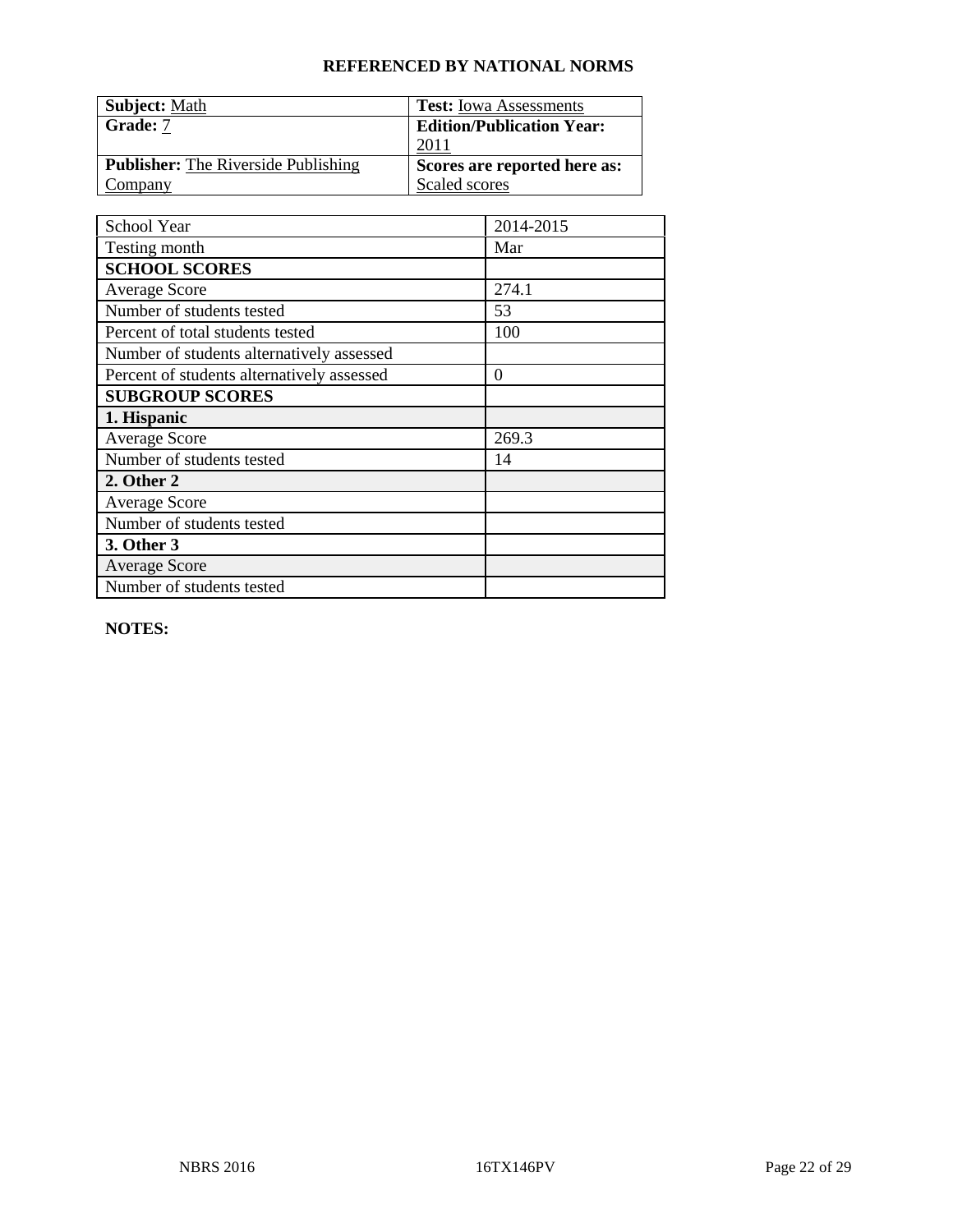| <b>Subject: Math</b>                       | <b>Test:</b> Iowa Assessments    |
|--------------------------------------------|----------------------------------|
| Grade: 8                                   | <b>Edition/Publication Year:</b> |
|                                            | 201 <sup>1</sup>                 |
| <b>Publisher:</b> The Riverside Publishing | Scores are reported here as:     |
| Company                                    | Scaled scores                    |

| School Year                                | 2014-2015 |
|--------------------------------------------|-----------|
| Testing month                              | Mar       |
| <b>SCHOOL SCORES</b>                       |           |
| <b>Average Score</b>                       | 289.1     |
| Number of students tested                  | 50        |
| Percent of total students tested           | 100       |
| Number of students alternatively assessed  |           |
| Percent of students alternatively assessed | $\theta$  |
| <b>SUBGROUP SCORES</b>                     |           |
| 1. Hispanic                                |           |
| <b>Average Score</b>                       | 287.6     |
| Number of students tested                  | 14        |
| 2. Other 2                                 |           |
| <b>Average Score</b>                       |           |
| Number of students tested                  |           |
| 3. Other 3                                 |           |
| <b>Average Score</b>                       |           |
| Number of students tested                  |           |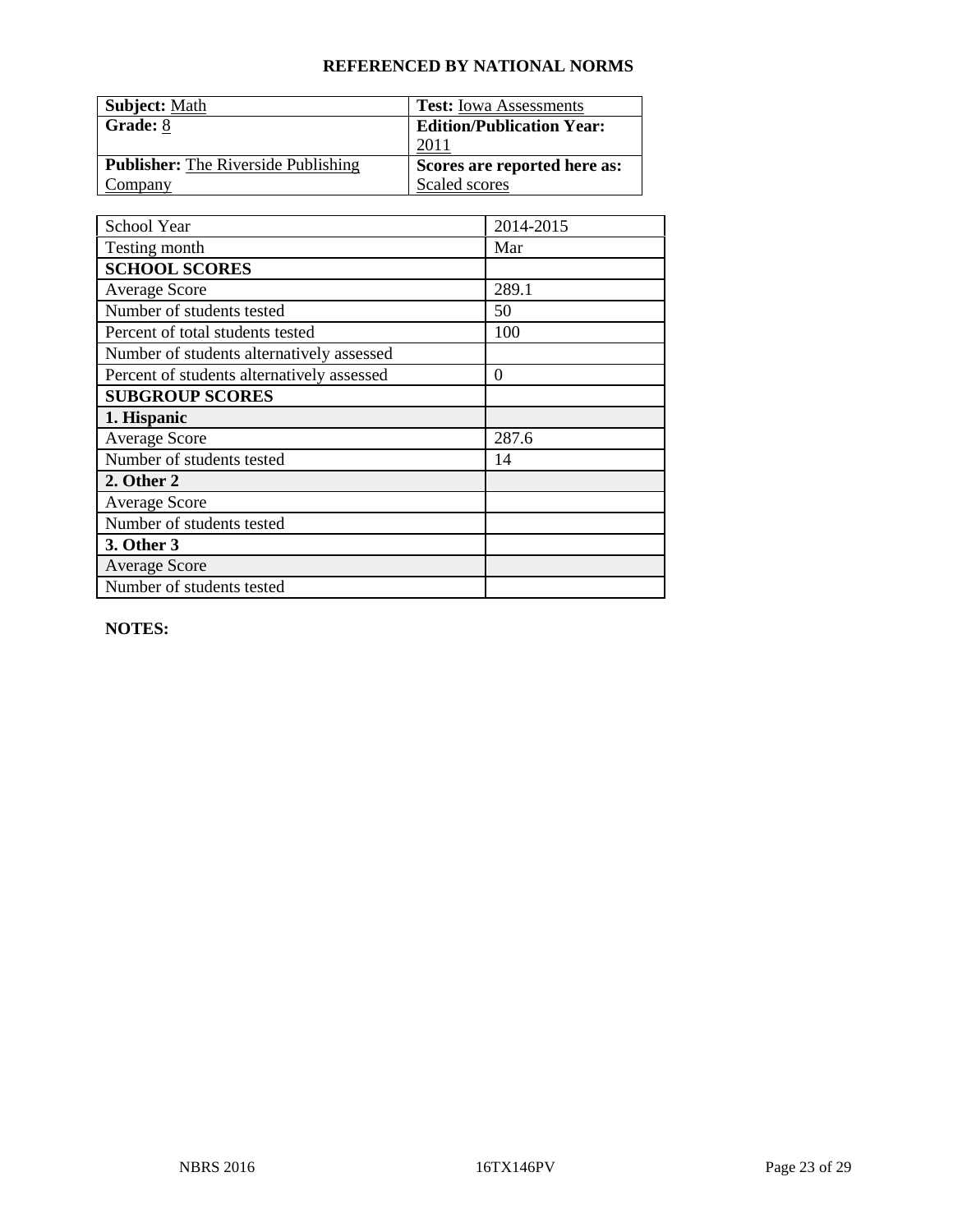| <b>Subject: Reading/ELA</b>                | <b>Test:</b> Iowa Assessments    |
|--------------------------------------------|----------------------------------|
| Grade: 3                                   | <b>Edition/Publication Year:</b> |
|                                            | 2011                             |
| <b>Publisher:</b> The Riverside Publishing | Scores are reported here as:     |
| Company                                    | Scaled scores                    |

| School Year                                | 2014-2015 |
|--------------------------------------------|-----------|
| Testing month                              | Mar       |
| <b>SCHOOL SCORES</b>                       |           |
| <b>Average Score</b>                       | 202       |
| Number of students tested                  | 52        |
| Percent of total students tested           | 100       |
| Number of students alternatively assessed  |           |
| Percent of students alternatively assessed | $\theta$  |
| <b>SUBGROUP SCORES</b>                     |           |
| 1. Hispanic                                |           |
| <b>Average Score</b>                       | 200.1     |
| Number of students tested                  | 12        |
| 2. Other 2                                 |           |
| <b>Average Score</b>                       |           |
| Number of students tested                  |           |
| 3. Other 3                                 |           |
| <b>Average Score</b>                       |           |
| Number of students tested                  |           |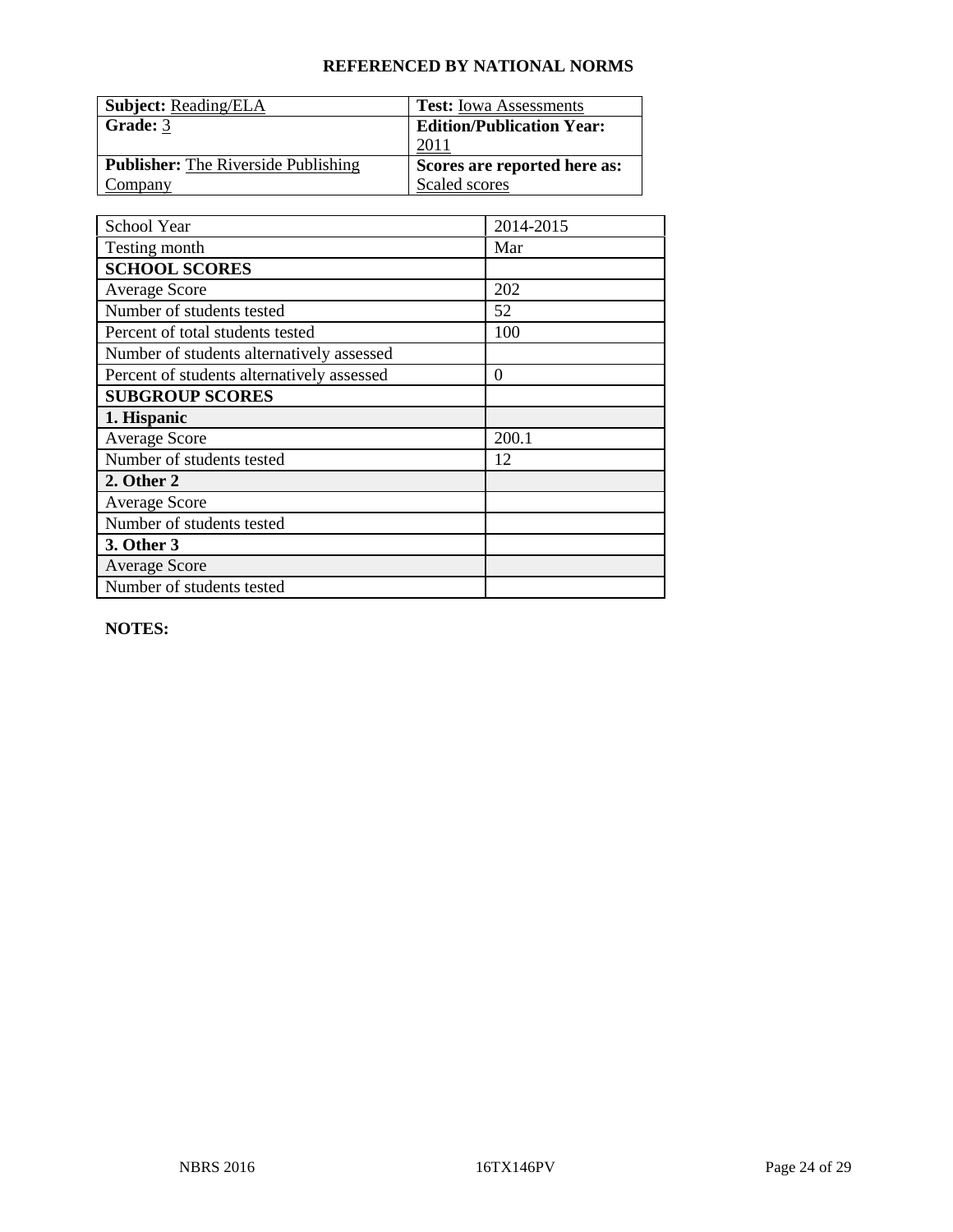| <b>Subject: Reading/ELA</b>                | <b>Test:</b> Iowa Assessments    |
|--------------------------------------------|----------------------------------|
| Grade: 4                                   | <b>Edition/Publication Year:</b> |
|                                            | 201 <sup>1</sup>                 |
| <b>Publisher:</b> The Riverside Publishing | Scores are reported here as:     |
| Company                                    | Scaled scores                    |

| School Year                                | 2014-2015 |
|--------------------------------------------|-----------|
| Testing month                              | Mar       |
| <b>SCHOOL SCORES</b>                       |           |
| <b>Average Score</b>                       | 230.7     |
| Number of students tested                  | 54        |
| Percent of total students tested           | 100       |
| Number of students alternatively assessed  |           |
| Percent of students alternatively assessed | $\theta$  |
| <b>SUBGROUP SCORES</b>                     |           |
| 1. Hispanic                                |           |
| <b>Average Score</b>                       | 228.5     |
| Number of students tested                  | 17        |
| 2. Other 2                                 |           |
| <b>Average Score</b>                       |           |
| Number of students tested                  |           |
| 3. Other 3                                 |           |
| <b>Average Score</b>                       |           |
| Number of students tested                  |           |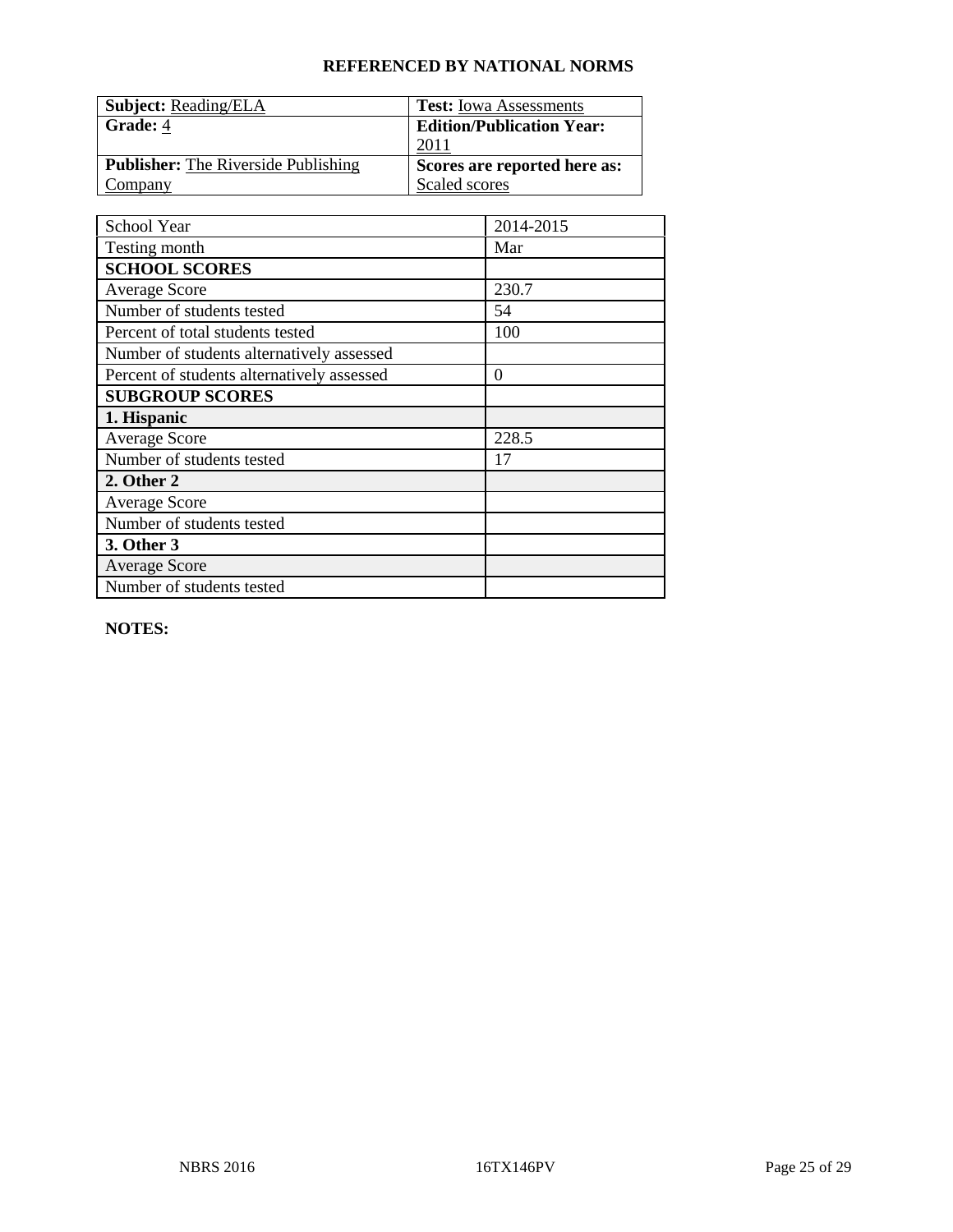| <b>Subject: Reading/ELA</b>                | <b>Test:</b> Iowa Assessments    |
|--------------------------------------------|----------------------------------|
| Grade: 5                                   | <b>Edition/Publication Year:</b> |
|                                            | 201 <sup>1</sup>                 |
| <b>Publisher:</b> The Riverside Publishing | Scores are reported here as:     |
| Company                                    | Scaled scores                    |

| School Year                                | 2014-2015 |
|--------------------------------------------|-----------|
| Testing month                              | Mar       |
| <b>SCHOOL SCORES</b>                       |           |
| <b>Average Score</b>                       | 239.1     |
| Number of students tested                  | 55        |
| Percent of total students tested           | 100       |
| Number of students alternatively assessed  |           |
| Percent of students alternatively assessed | $\theta$  |
| <b>SUBGROUP SCORES</b>                     |           |
| 1. Hispanic                                |           |
| <b>Average Score</b>                       | 237.7     |
| Number of students tested                  | 17        |
| 2. Other 2                                 |           |
| <b>Average Score</b>                       |           |
| Number of students tested                  |           |
| 3. Other 3                                 |           |
| <b>Average Score</b>                       |           |
| Number of students tested                  |           |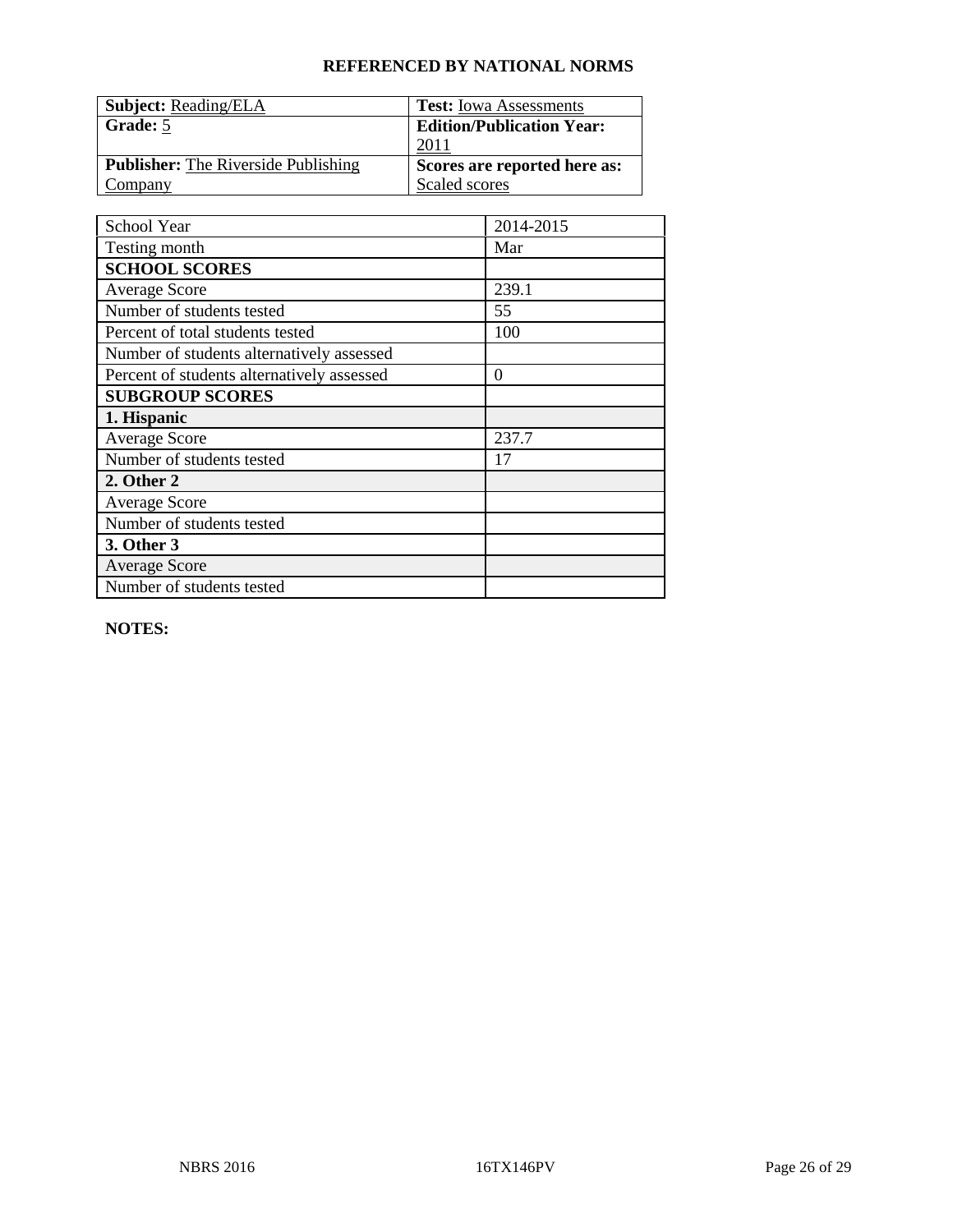| <b>Subject: Reading/ELA</b>                | <b>Test:</b> Iowa Assessments    |
|--------------------------------------------|----------------------------------|
| Grade: 6                                   | <b>Edition/Publication Year:</b> |
|                                            | 201 <sup>1</sup>                 |
| <b>Publisher:</b> The Riverside Publishing | Scores are reported here as:     |
| Company                                    | Scaled scores                    |

| School Year                                | 2014-2015 |
|--------------------------------------------|-----------|
| Testing month                              | Mar       |
| <b>SCHOOL SCORES</b>                       |           |
| <b>Average Score</b>                       | 254       |
| Number of students tested                  | 53        |
| Percent of total students tested           | 100       |
| Number of students alternatively assessed  |           |
| Percent of students alternatively assessed | $\theta$  |
| <b>SUBGROUP SCORES</b>                     |           |
| 1. Other 1                                 |           |
| <b>Average Score</b>                       |           |
| Number of students tested                  |           |
| 2. Other 2                                 |           |
| <b>Average Score</b>                       |           |
| Number of students tested                  |           |
| 3. Other 3                                 |           |
| <b>Average Score</b>                       |           |
| Number of students tested                  |           |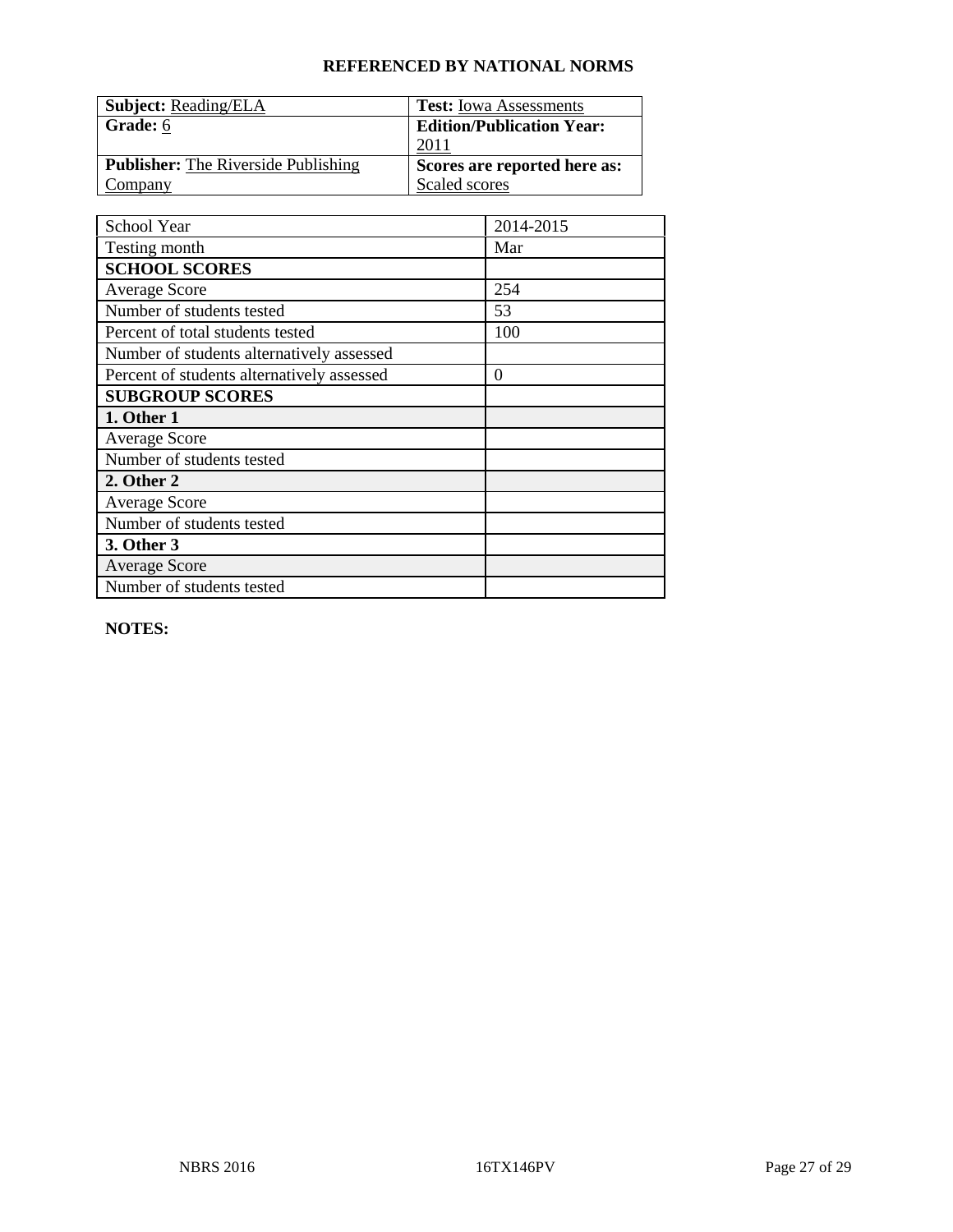| <b>Subject: Reading/ELA</b>                | <b>Test:</b> Iowa Assessments    |
|--------------------------------------------|----------------------------------|
| Grade: 7                                   | <b>Edition/Publication Year:</b> |
|                                            | 201 <sup>1</sup>                 |
| <b>Publisher:</b> The Riverside Publishing | Scores are reported here as:     |
| Company                                    | Scaled scores                    |

| School Year                                | 2014-2015 |
|--------------------------------------------|-----------|
| Testing month                              | Mar       |
| <b>SCHOOL SCORES</b>                       |           |
| <b>Average Score</b>                       | 274.2     |
| Number of students tested                  | 53        |
| Percent of total students tested           | 100       |
| Number of students alternatively assessed  |           |
| Percent of students alternatively assessed | $\theta$  |
| <b>SUBGROUP SCORES</b>                     |           |
| 1. Hispanic                                |           |
| <b>Average Score</b>                       | 266.1     |
| Number of students tested                  | 14        |
| 2. Other 2                                 |           |
| <b>Average Score</b>                       |           |
| Number of students tested                  |           |
| 3. Other 3                                 |           |
| <b>Average Score</b>                       |           |
| Number of students tested                  |           |